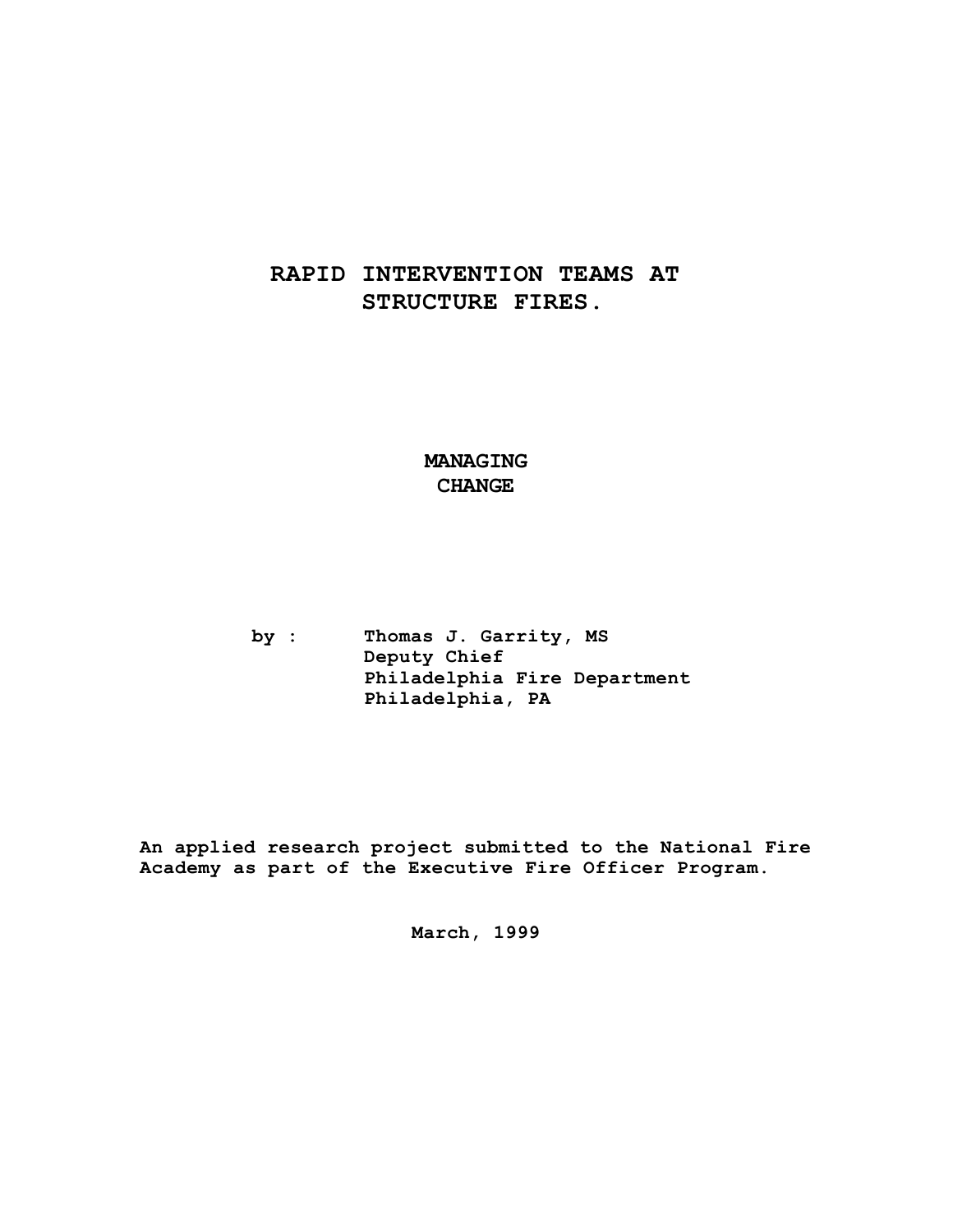### **ABSTRACT**

During this decade, there were five structure fires where Philadelphia firefighters became lost or trapped, and at these five incidents there were seven firefighter deaths and forty-five firefighter injuries. The purpose of this evaluative and action research paper is to: (a) predict the liklihood of firefighters, in the future, becoming disoriented, lost or trapped while fighting a structure fire; (b)evaluate the Philadelphia Fire Department's (PFD"s) existing procedures for responding to a lost or trapped firefighter; and (c) evaluate and recommend technology and/or procedures to improve the PFD's response to lost or trapped firefighters. For this research we analyzed ten years of fire incidnece data to predict future fire incidence. We reviewed the PFD's operational procedures on structural firefighting, reviewed reports on five structure fires where Philadelphia firefighters were lost or trapped and surveyed the existing literature on response to lost or trapped firefighters. The analysis concludes: (a) in the future we should anticipate that Philadelphia firefighter's may be lost or trapped at a structure fire; (b) the PFD does not have a written operational procedure for a responding to a lost or trapped firefighter; and(c) fire departments that train and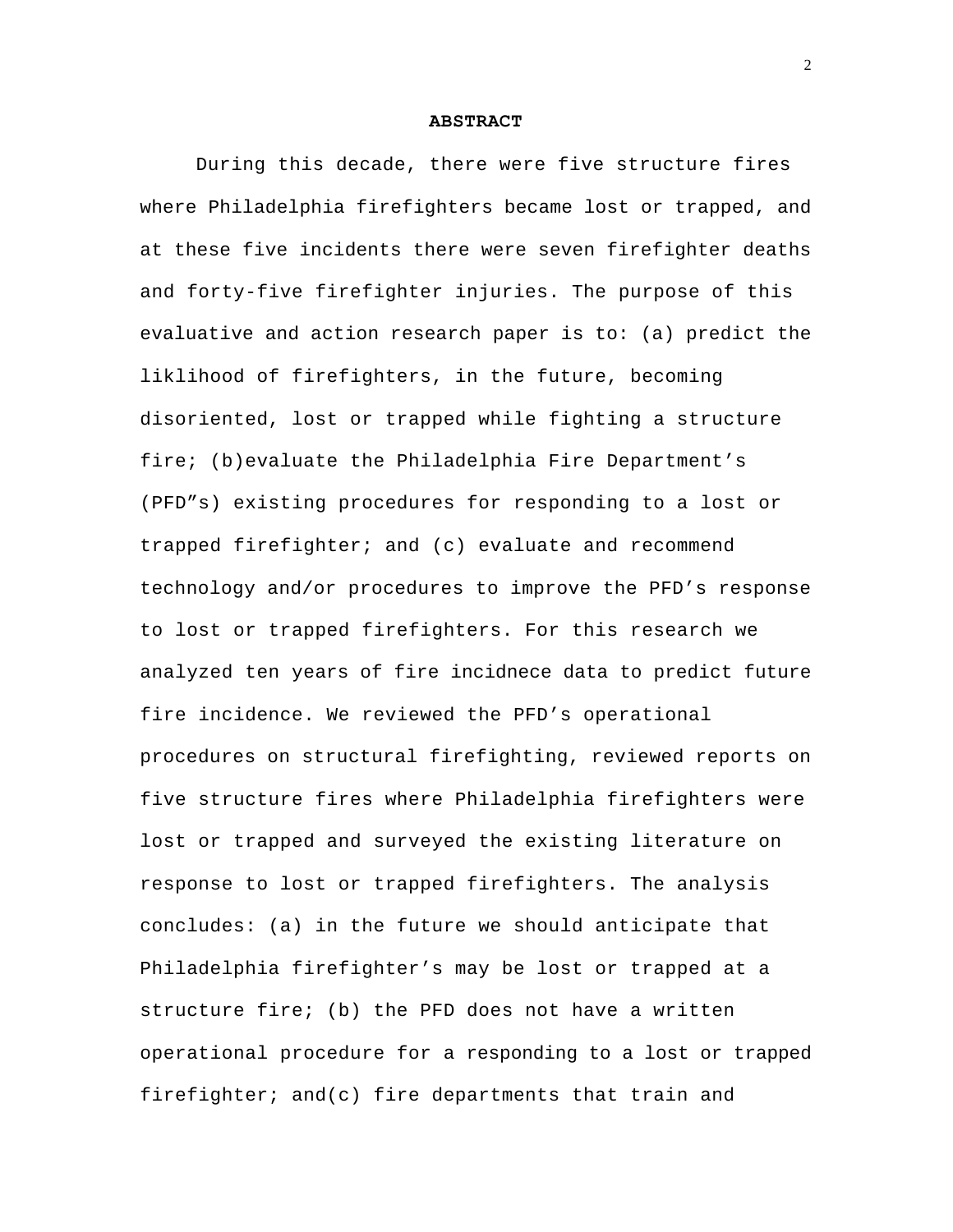routinely dispatch a Rapid Intervention Team (RIT) to structure fires, and require the use of an integral personnal activated safety system, improve their capabilty to respond to lost or trapped firefighters. This report provides an operational procedure for a RIT and recommends that the Philadelphia Fire Department adopt this operational procedure and dispatch a RIT to all structure fires.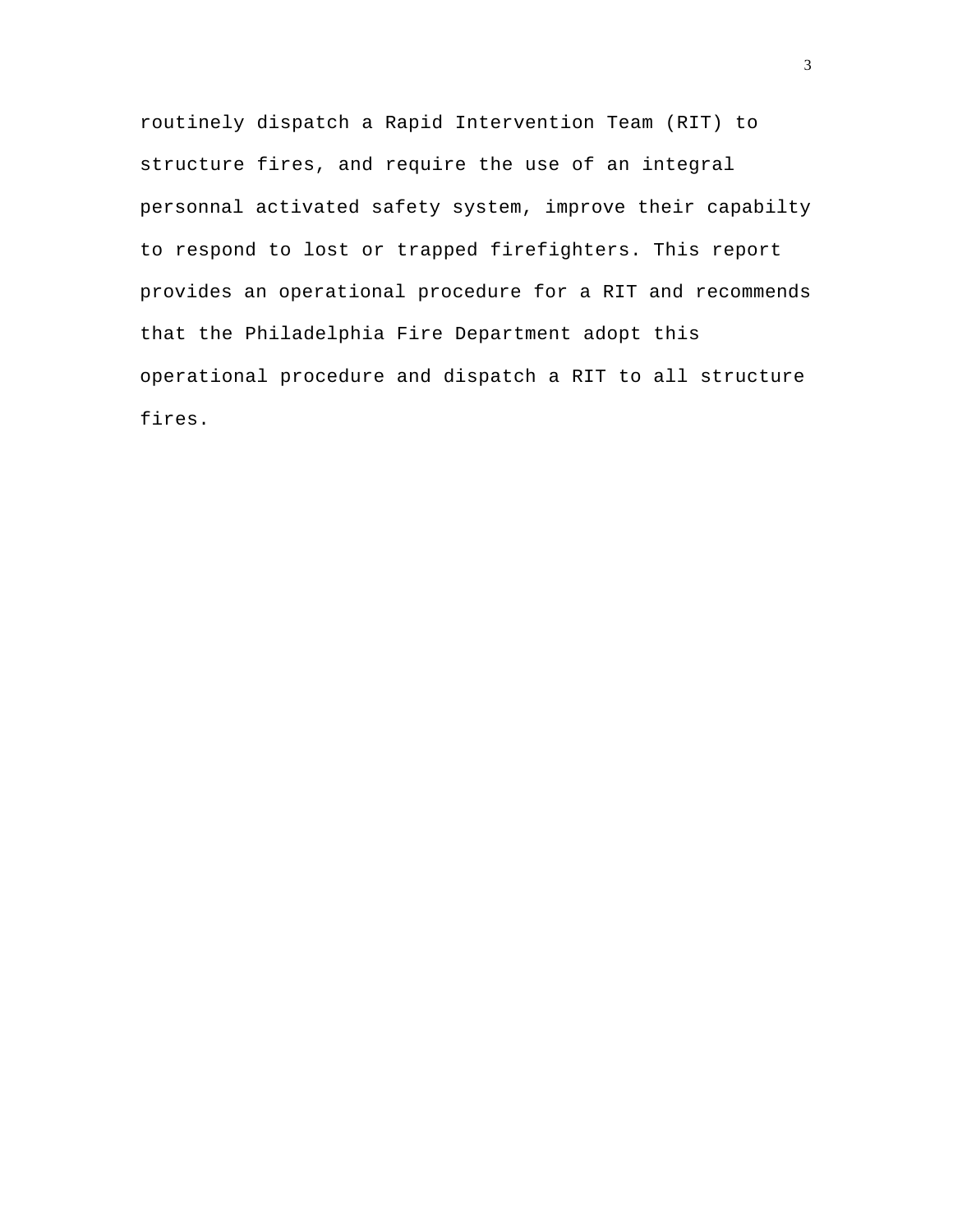# **TABLE OF CONTENTS**

| APPENDIX (Operationl Proceedure #39 - Rapid Intervention |
|----------------------------------------------------------|
|                                                          |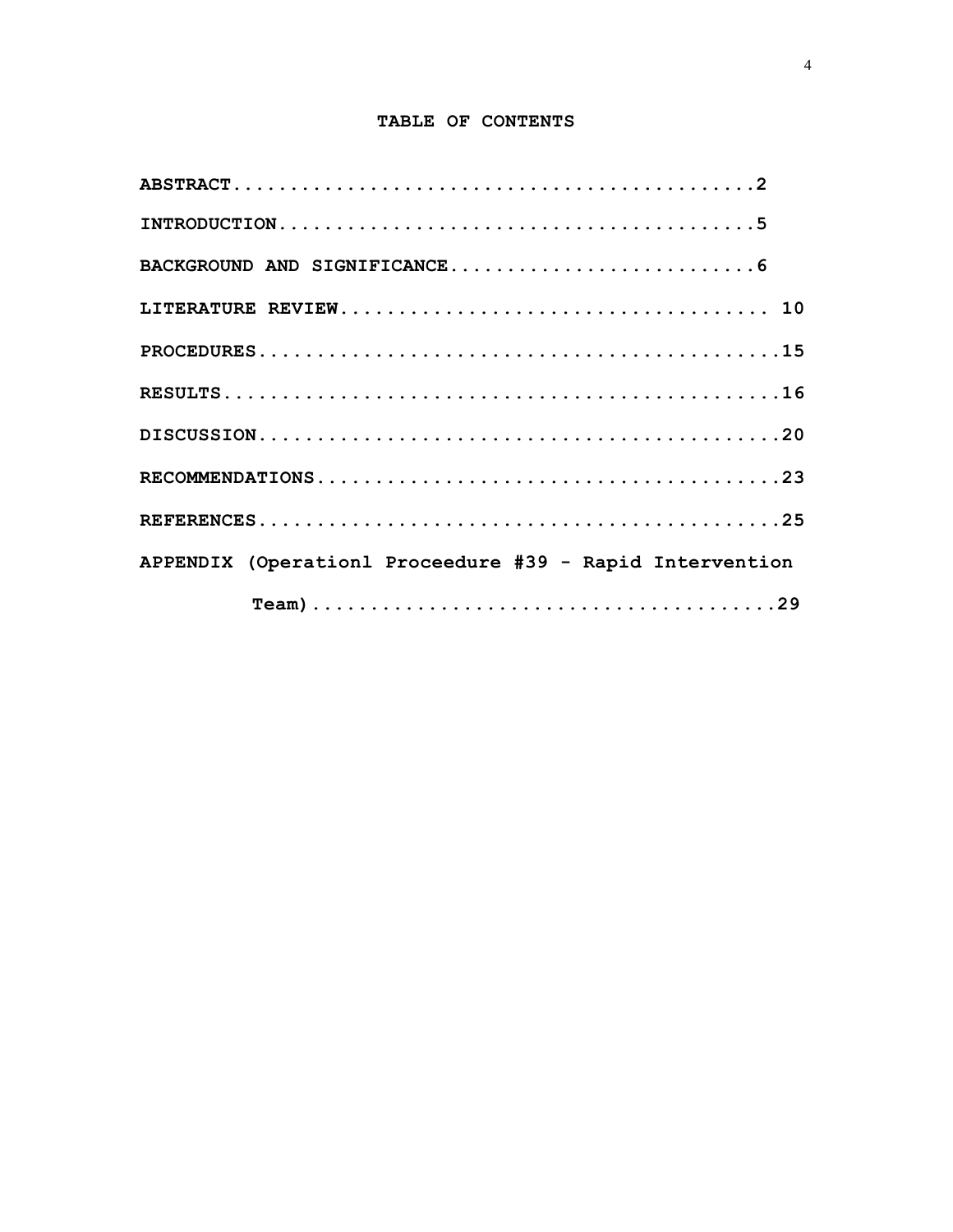## **INTRODUCTION**

Firefighters respond to a wide variety of emergency scenes with the purpose of controlling the incident and mitigating its adverse effect on the community. Occasionally, there is an unexpected catastrophic event such as an explosion, flashover or structural collapse that traps the firefighters working to control the incident. At other times, firefighters working in a dangerous atmosphere inside a structure become disoriented and are unable to find their way out.

During this decade, there have been five such incidents in Philadelphia that have resulted in seven firefighter deaths and forty-five firefighter injuries. At three of these incidents, firefighters became disoriented and lost inside a building. At each of these three incidents, two or more firefighters lost their lives. At two of the fires, the team of rescuers, organized to locate the missing firefighters, almost became victims as well.

At two other incidents, there was a structural collapse that trapped firefighters beneath burning rubble. It was nothing short of miraculous that no one was killed, however, two firefighters were seriously injured.

The purpose of this research is to evaluate the potential for future structure fires that may trap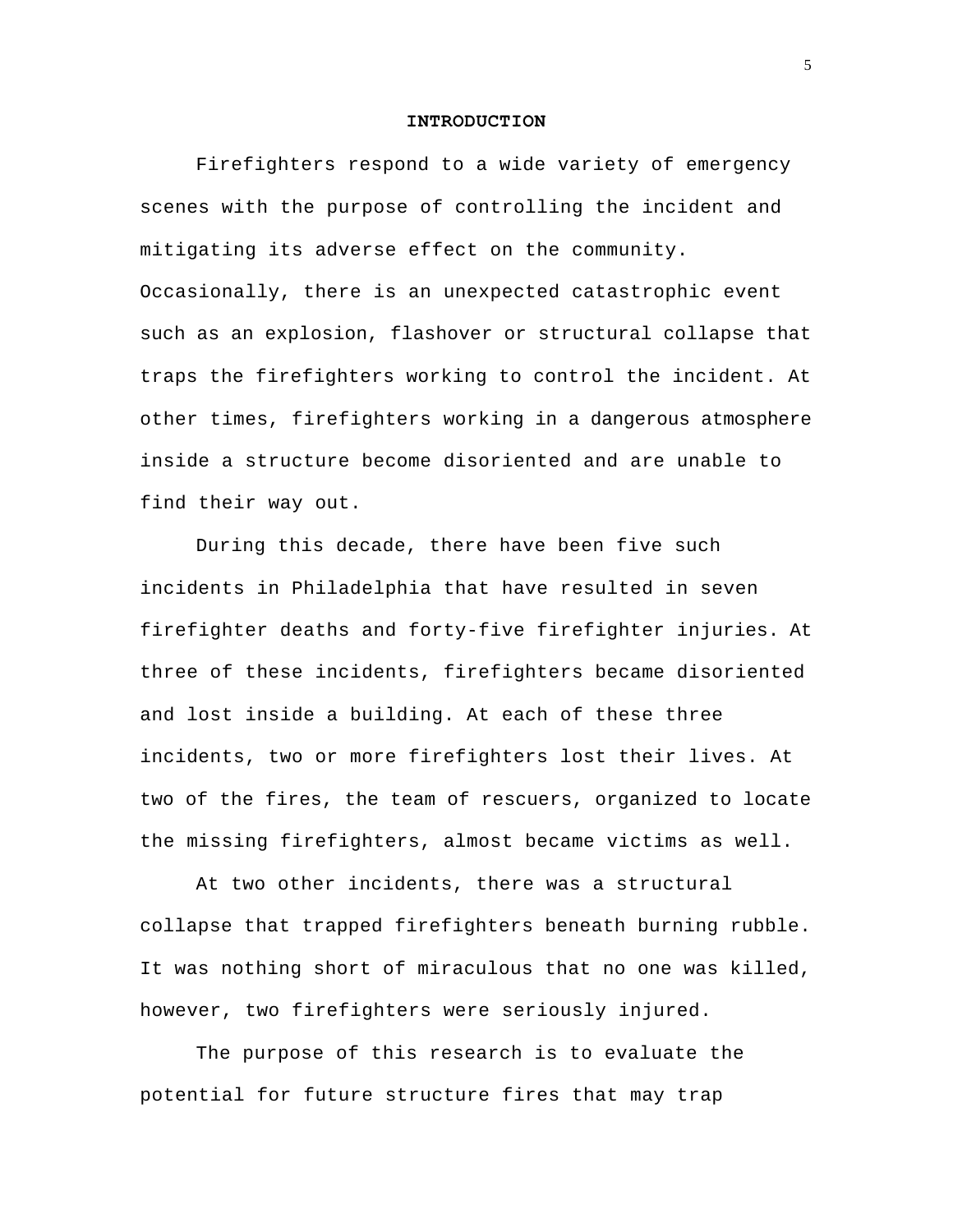firefighters, evaluate the Phialdelphia Fire Department's (PFD's) present capability to respond to this situation, and make recommendations that will improve the PFD's capabilities in this area. Specifically, this evaluative and action research project asks the following questions: 1) Is it reasonable to expect that Philadelphia firefighters, in the future, may become disoriented, lost or trapped while involved in structural firefighting? 2)Does the PFD have a procedure in place to quickly and effectively respond to a lost or trapped firefighter? 3)What technology and/or procedures are available to improve the Philadelphia Fire Department's (PFD's)response to a lost or trapped firefighter?

# **BACKGROUND AND SIGNIFICANCE**

During this decade, seven Philadelphia **f**irefighters died as the result of being lost or trapped while fighting a structure fire. In 1991 while fighting a fire in the Meridian high-rise building, Engine 11 moved above the fire raging on the twenty-second floor. Their assignment was to ventilate a smokey stairwell. At 2230 hours, the Captain with two firefighters reported that they were on the 30<sup>th</sup> floor and running out of air. Rescue teams were organized and dispatched to locate the missing firefighters. At 0215 a rescue team located the three missing firefighters, dead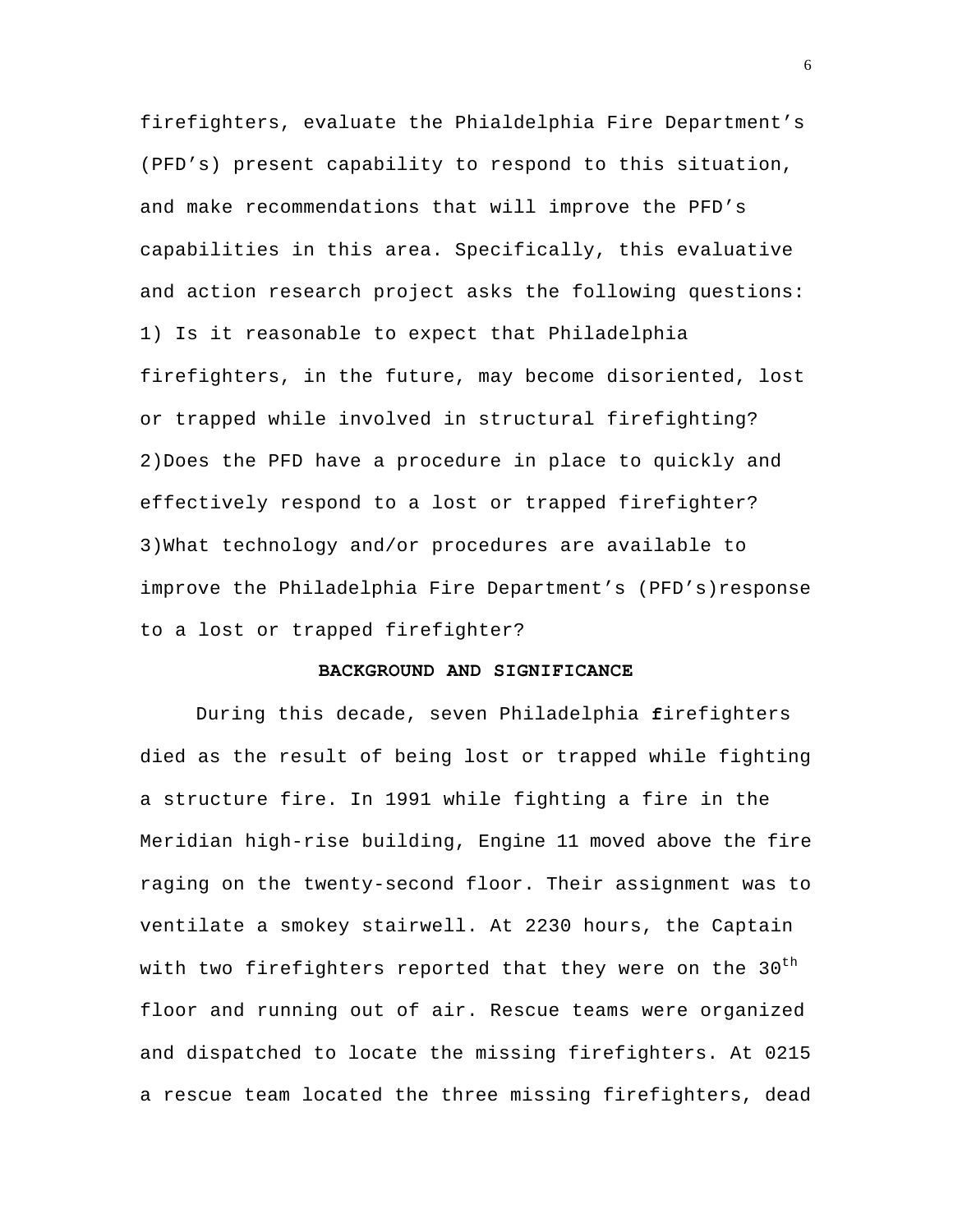on the 28<sup>th</sup> floor. During the rescue effort one of the rescue teams became trapped as well. (Phila. Fire Department, 1991).

In January of 1994, firefighters responded to a report of a fire at the Rising Sun Baptist Church on South Broad Street. There was little evidence from the exterior that this response would be anything other than routine. It was daylight, there was light smoke discharging out of the chimney and the church Deacon was at the front doors to meet the firefighters. Before they extinguished this fire, the church was destroyed and six firefighters were trapped inside. Two of the six trapped firefighters died, thirteen firefighters were injured and two members of the rescue team, working to remove an unconscious firefighter from the basement, required hospitalization (Phila. Fire Department, 1994).

In 1997, Engine 63 responded to a report of burning electrical service wires on 68th Avenue. While Engine 63 waited at the scene for the arrival of the utility company, the occupant of a nearby home informed Engine 63 that he saw smoke inside his home. The officer and firefighters from Engine 63 went inside to investigate and then stretched two hand lines (booster line and 1 3/4 inch) to the interior of the structure. The officer of Engine 63

7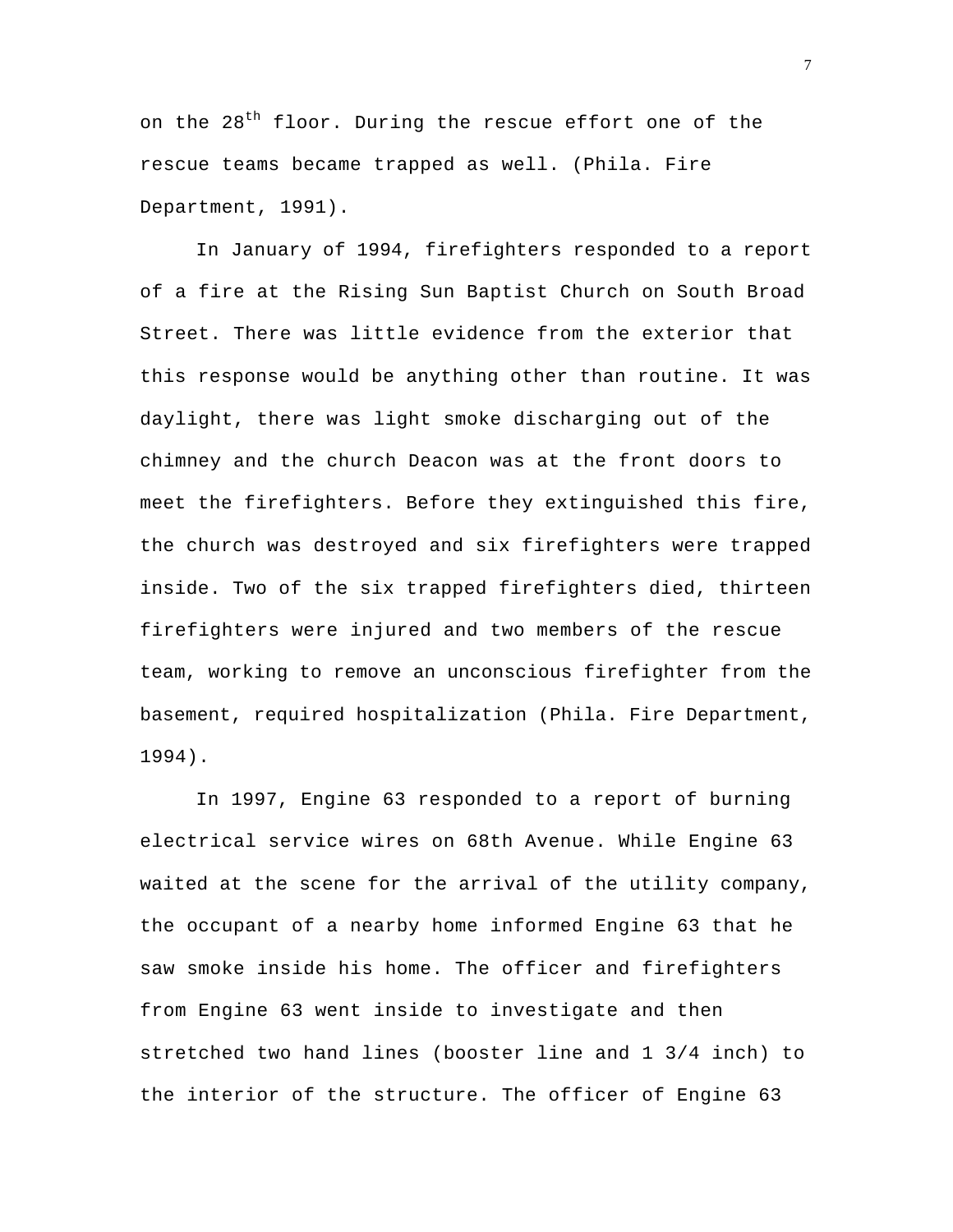never called for help. When the driver/pump operator did not hear from his comrades, he radioed for assistance. The arriving companies found the officer and a rookie firefighter dead on the first floor (PFD, 1998).

In each of these three incidents, firefighters became lost or disoriented while fighting a structure fire and died before the rescue team could locate them. In two of these fires, the rescuers almost became victims as well.

In May 1993, Philadelphia firefighters responded to a fire in a vacant three-story dwelling on American Street. Firefighters stretched in hose lines as others raised portable ladders. Suddenly, the front wall collapsed trapping three firefighters beneath hot bricks and burning wood. The fire attack halted as firefighters worked to rescue their comrades. Firefighters extricated all three trapped firefighters, but not quickly enough to prevent serious burns to two of the firefighters (Philadelphia Fire Department [video],1993).

On April 5, 1997, the Fire Communications Center (FCC) dispatched a full box assignment to a reported fire in a three-story multiple occupancy dwelling in West Philadelphia. The building, located at 718 N. 42nd Street, was occupied and frequented by crack cocaine users. Arriving firefighters encountered deadly smoke conditions,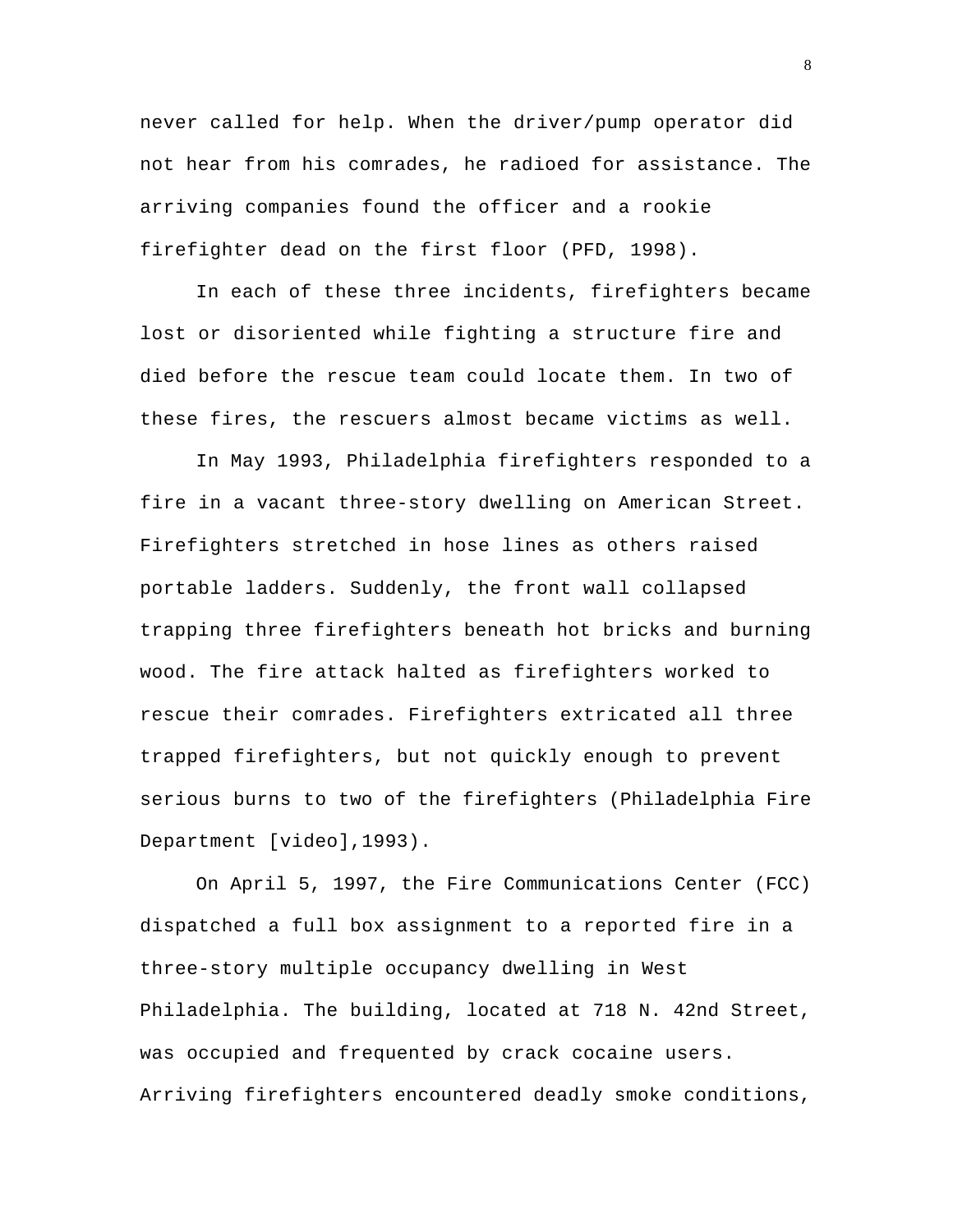a rapidly developing fire, and people trapped inside. Firefighters knocked down the bulk of the fire and began to play a fog stream out the third floor front window. Suddenly there was a loud noise and the structure collapsed, trapping the Battalion Chief and five firefighters under the still burning structure. The Incident Commander requested a second alarm and organized a rescue effort. No one was killed and most of those trapped reported for duty the next evening (American Heat, 1997).

In these two instances, there was a sudden structural failure that trapped firefighters under a burning building. In both cases the buildings were not properly maintained, one structure was vacant and the other had several pending citations for building and fire code violations. During 1997, Philadelphia firefighters fought almost 3,000 structure fires. There are thousands of vacant buildings in the City of Philadelphia (Yant, 1998), and during 1997 the PFD averaged over one fire per day in a vacant structure (PFD, 1997). With this level of fire incidence in Philadelphia, there appears to be ample opportunity for firefighters again to become lost or trapped fighting a structure fire. Table 1, compiled from ten years of annual reports produced by the PFD, provides a breakdown on structure fire for the last ten years.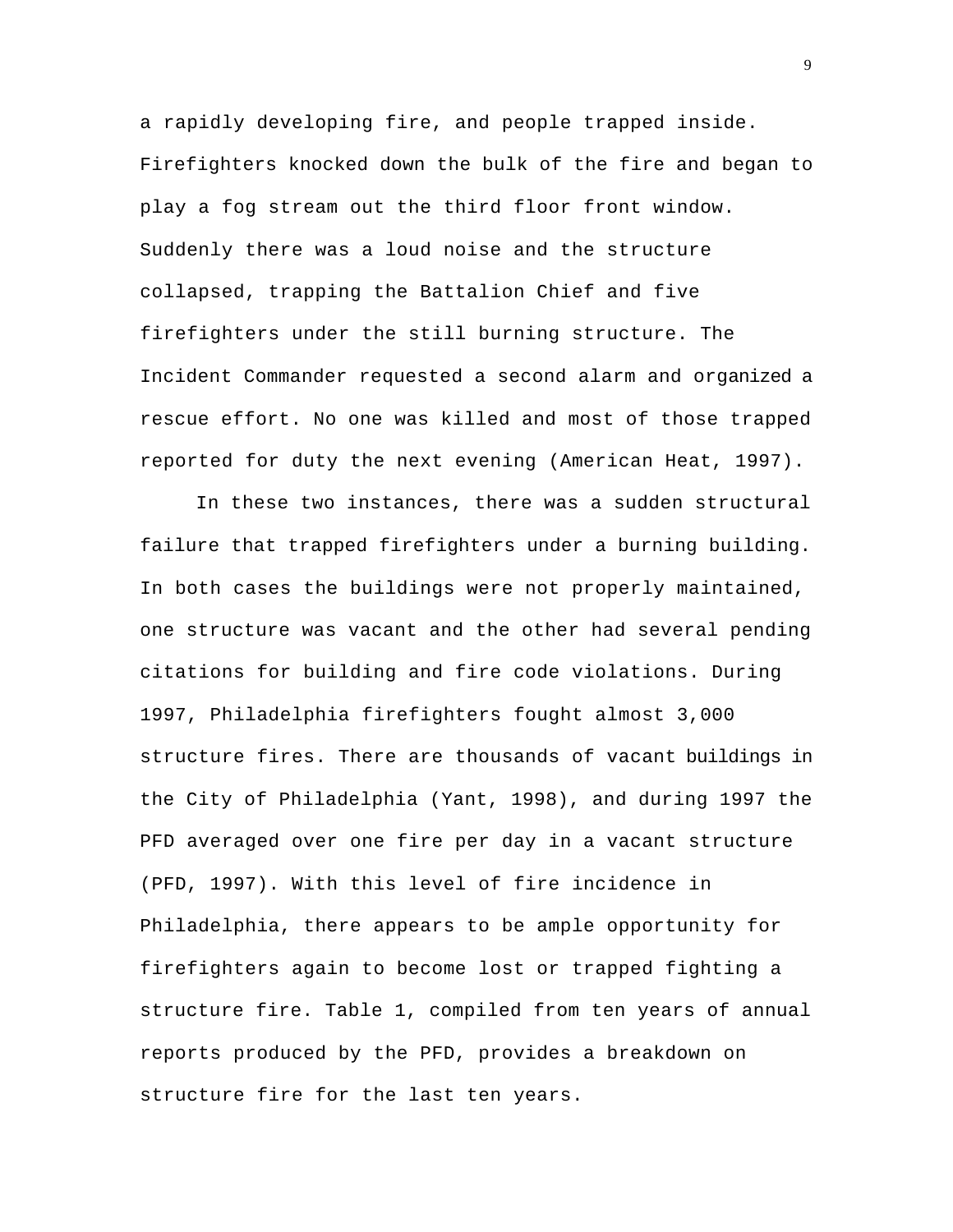Table 1.

|                                                             |         |  |                                                   |    | Structure Fires In Philadelphia 1988-1997. |    |    |    |    |    |  |
|-------------------------------------------------------------|---------|--|---------------------------------------------------|----|--------------------------------------------|----|----|----|----|----|--|
|                                                             | 1988 89 |  | 90                                                | 91 | 92                                         | 93 | 94 | 95 | 96 | 97 |  |
| Occupied 4711 4200 3797 3511 3516 3143 2573 2551 2628 2574  |         |  |                                                   |    |                                            |    |    |    |    |    |  |
| Vacant                                                      |         |  | 532 492 542 550 527 638 618 435 353 410           |    |                                            |    |    |    |    |    |  |
| Dwellings 2717 2457 2153 2021 1991 1706 1561 1470 1550 1550 |         |  |                                                   |    |                                            |    |    |    |    |    |  |
| M.O.D.                                                      |         |  | 1199 981 962 821 837 719 589 573 561 579          |    |                                            |    |    |    |    |    |  |
| Total                                                       |         |  | 5243 4692 4339 4061 4043 3781 3191 2986 2981 2984 |    |                                            |    |    |    |    |    |  |
| M.O.D. refers to Multiple Occupancy Dwellings.              |         |  |                                                   |    |                                            |    |    |    |    |    |  |

Considering the structure fire incidence, the number of fires in vacant structures, and the number of deaths and injuries that occurred during the last ten years when firefighters became lost or trapped, there appears to be sufficient justification to evaluate the PFD's ability to respond to lost or trapped firefighters. In this paper we will analyze the PFD's ability to effectively respond to a lost or trapped firefighter and, if necessary, use the change management model from the Strategic Management of Change course to plan and implement the appropriate organizational change.

## **LITERATURE REVIEW**

There are over 27,000 vacant structures in Philadelphia. The Department of Licenses and Inspections (L & I) has decided that 19,000 of these vacant structures

10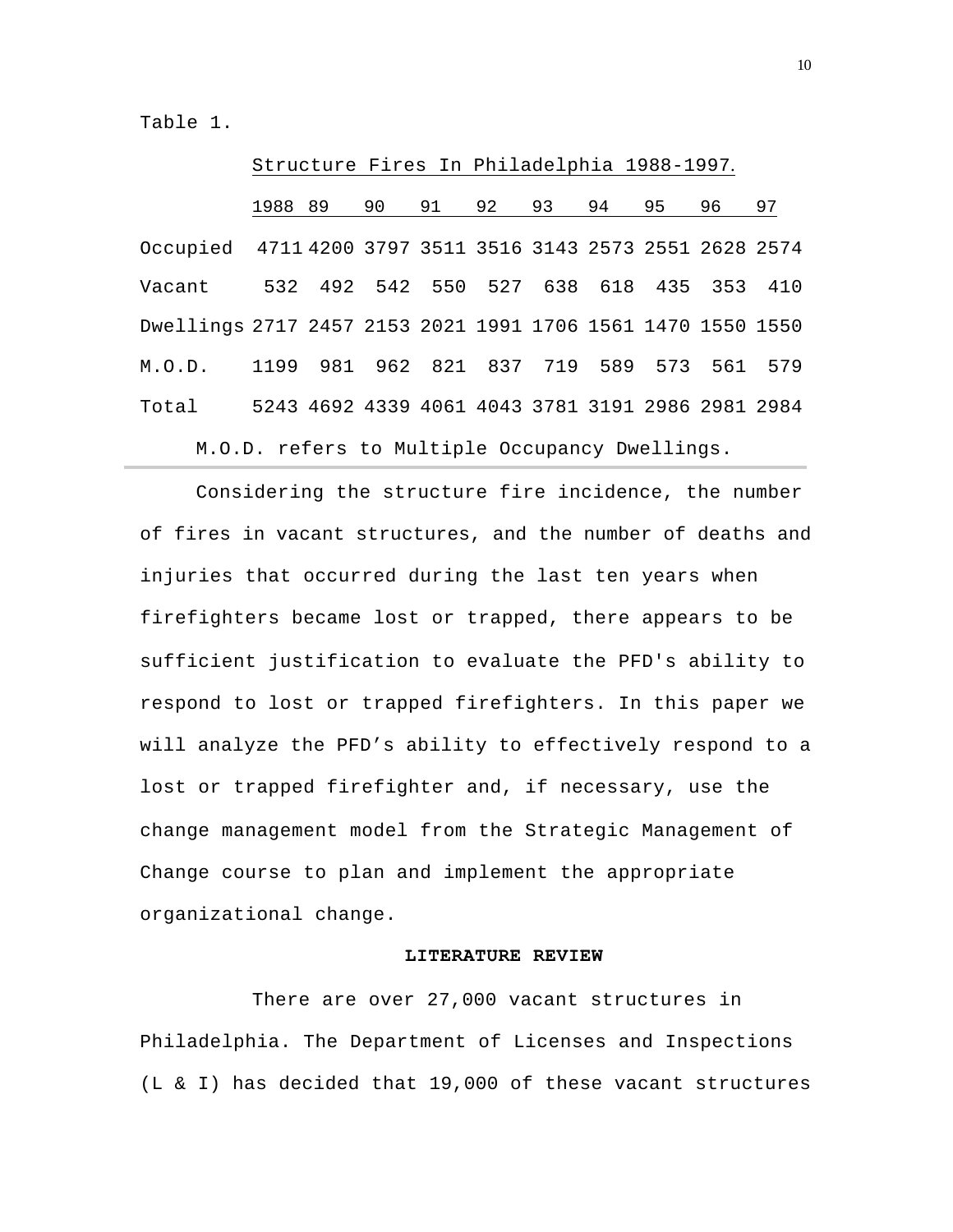are beyond repair and should be torn down. L & I has identified over 2,000 dangerously unstable buildings and several thousand moderately unstable structures (Yant, 1998).

Over half the home owners in Philadelphia are over age sixty. Frequently the owner dies, no one is willing to accept responsibility for the home and the structure remains vacant. With an aging population and decreasing real estate values, this is happening more and more (Yant, 1998). Over the past ten years, the number of structure fires in Philadelphia decreased dramatically, but the number of fires in vacant structures has remained about the same.

Fires in residential occupancies and in vacant structures are dangerous fires for career firefighters. According to the National Fire Protection Association (NFPA) fires in residential occupancies or vacant structures accounted for 10 of the 15 career firefighter deaths in 1997 (Washburn, Le Blanc & Fahy, 1998).

In this same report the NFPA produced a ten year analysis of firefighter fatalities while wearing a Personal Alert Safety Systems (PASS). Of the 35 firefighters that died, 13 became lost inside a structure, 12 were caught or trapped in a collapse, 7 were trapped by rapid fire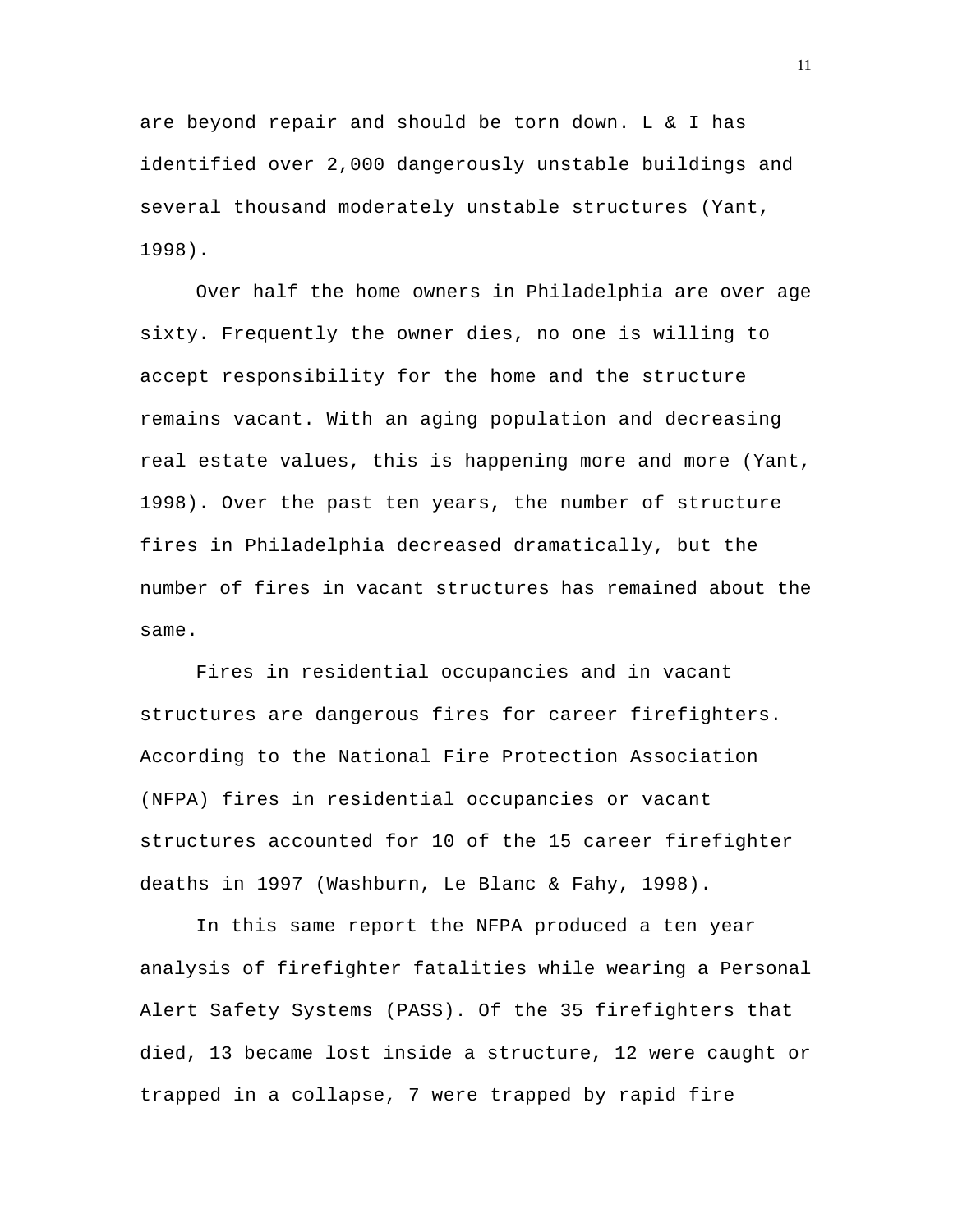progress 1 fell through a hole, 1 became trapped inside an elevator and 1 suffered an aneurysm. In only 4 cases can the investigators confirm the PASS devices were turned on. The report concludes that firefighters, working at structure fires, do not routinely turn on their PASS (Washburn, et al, 1998).

At the Meridian fire and the Rising Sun Baptist Church fire the rescuers almost became victims attempting to locate their lost comrades. This is not inconsistent with what researchers found in an analysis of similar rescue attempts. The Department of Occupational Safety and Health (OSHA) concluded, after a review of confined space rescues, that the majority of victims died trying to make a rescue (Malek, 1994).

The concept of having a standby rescue team nearby for individuals working in a dangerous situations is required in certain situations. According to O'Neil (1996) OSHA requires standby personnel anytime someone wearing Self Contained Breathing Apparatus (SCBA) enters an atmosphere that is immediately dangerous to life and health (IDLH). This regulation, OSHA's 2-in/2-out, may apply as well to the fire service. Hal Bruno, in a 1998 article for Firehouse magazine, believes this regulation applies to structural firefighting if firefighters are using hose line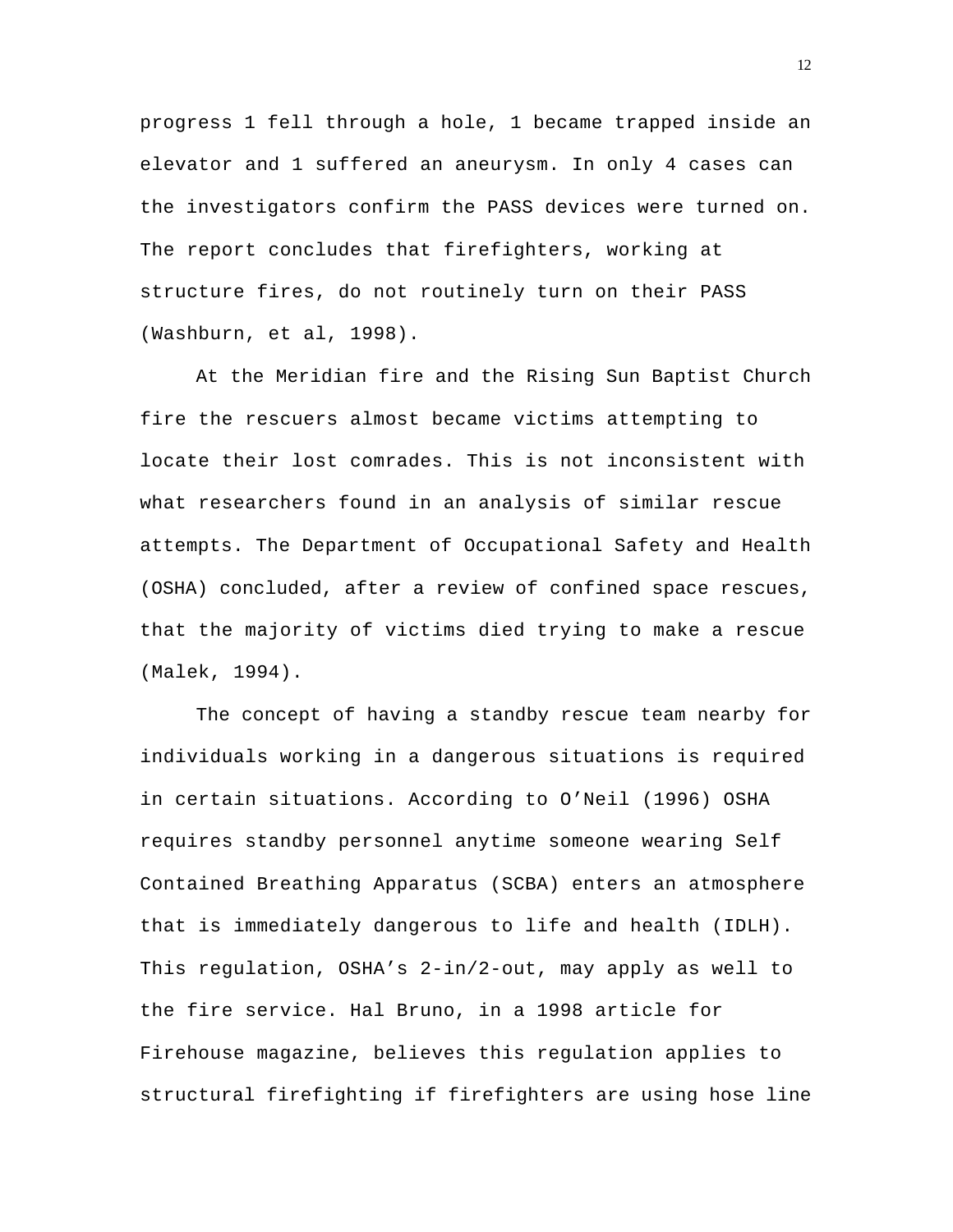larger than booster line and wearing SCBA.

Battalion Chief Robert Cobb (1998), of the Jersey City Fire Department, believes that firefighters are killed or seriously injured during the early stages of a structure fire attack. This contradicts a different and older school of thought that predicts injuries during the final stages of a fire attack when fatigue is a factor. Cobb cites light-weight construction, energy efficient windows, older buildings, and lack of survival training as contributing factors. Coincidentally in his 1998 Firehouse Magazine article Cobb uses a photo of Philadelphia firefighters rapelling off the roof of a four story apartment building because fire unexpectedly cut them off from their means of egress.

Retired Fire Chief Donald Loeb (1997) believes that fire departments should use a Rapid Intervention Team(RIT) when involved in structural firefighting. He argues that although incidents involving lost or trapped firefighters do not occur often, they occur frequently enough to justify a fire department to prepare for just such an event. Loeb believes that the idea of using a RIT is becoming widespread throughout the fire service.

Harry Eisner, editor-in-chief of Firehouse, argues in a 1997 editorial that the fire service should require a RIT

13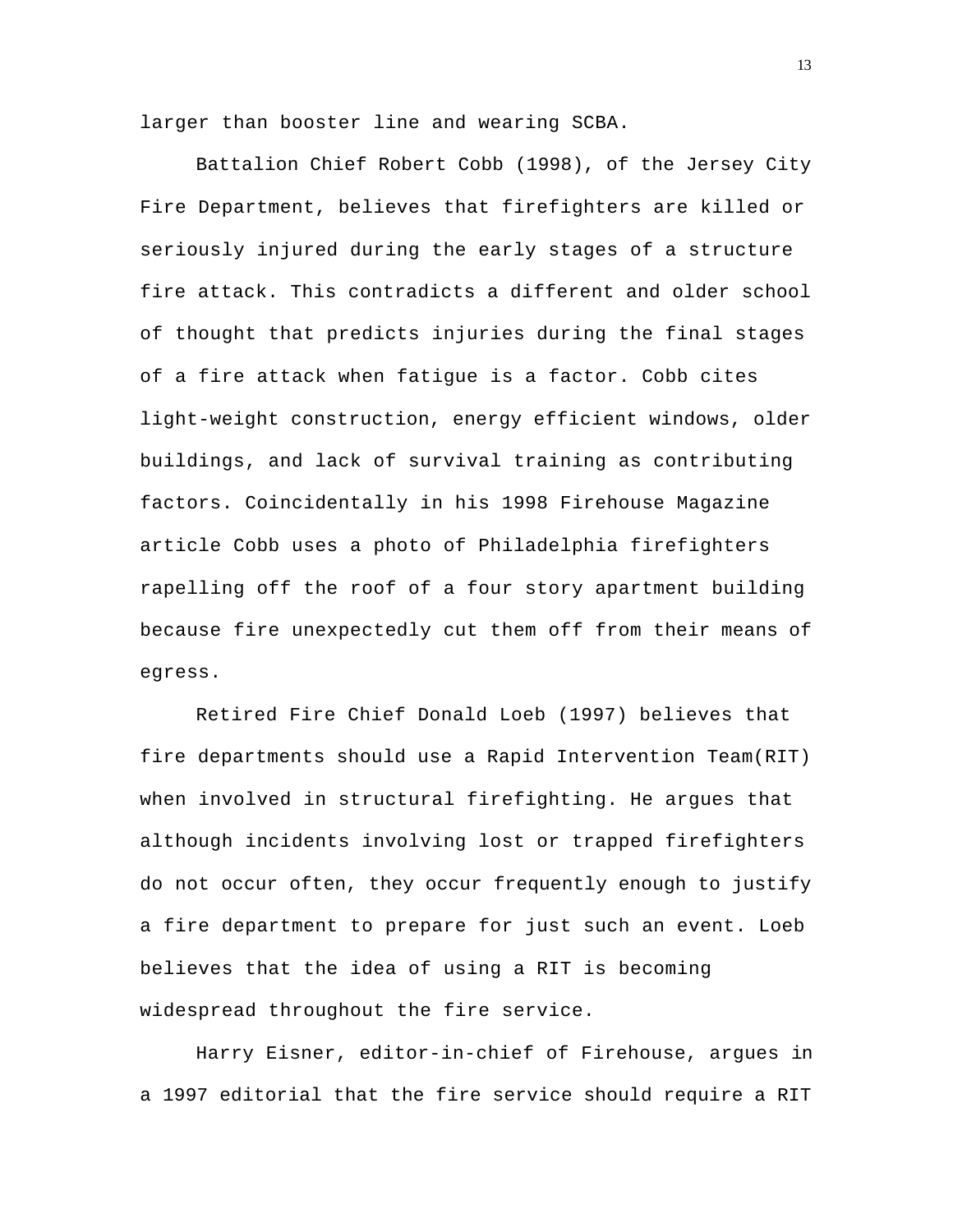or Firefighter Assist and Safety Team (FAST) crew at every fire. To quote Eisner, "the time to call for a team is not when things start to go wrong. A three, four or ten minute response time is no good when help is needed in seconds". The value of trained, fresh firefighters ready to assist trapped firefighters was clearly demonstrated at the American Street collapse, which was captured on video. The Heavy Rescue Unit responded on the initial alarm and had just begun forcible entry when the wall collapsed. The officer and members of the Heavy Rescue Unit were able to quickly locate and remove the trapped firefighters.

Thomas Lambert (1997), writing about RIT in his applied research project, argues that every fire department should have an operational procedure or RIT in place. Greg Main (1996) agrees that the fire service should embrace the RIT concept. Main reports that ten percent of all firefighters killed while operating at structures between 1980-1989 died as the result of some sort of rapid fire development. Main argues that because of the potential for rapid fire development, a RIT is needed standing by to assist. He also believes that NFPA 1500, a national standard addressing firefighter safety, requires a fire department to provide a RIT for the rescue of its members.

The opinions and observations of the authors on this

14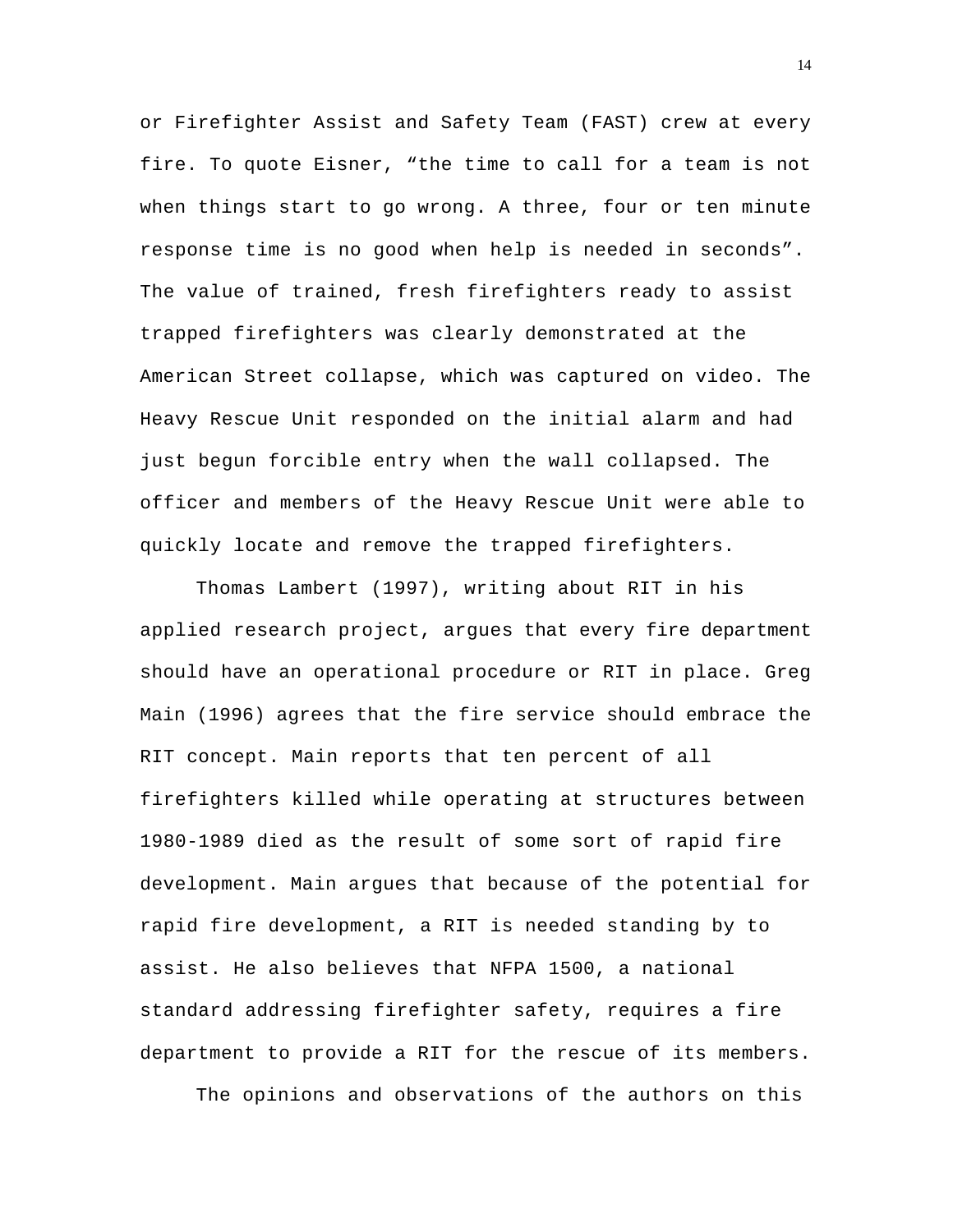topic are clear. Retired Deputy Chief Robert Murgallis in his 1998 article provides an summary of these opinions. Chief Murgallis argues that with structural firefighting there is a significant risk. Because of this risk, fire departments are required to make provisions to assist firefighters and/or other emergency personnel who are in jeopardy. Murgallis believes the RIT is an effective mechanism to offset this risk. These opinions on the benefit of using a RIT influenced me to request my Operations Committee to evaluate how the PFD might utilize this technology. The attached operational procedure (Apppendix) is our suggestions for RIT policy and procedures for the PFD.

A fire in January 1999 in Cincinnati, Ohio, substantiates Chief Murgalis' theory. After working to rescue the trapped occupants of an apartment building, two Cincinnati firefighters were trapped by the fire. The fire in this structure was fed by the building's natural gas line, yet despite this difficult and dangerous fire, a RIT located and rescued the trapped firefighters (Zomparo,1999)

# **PROCEDURES**

For this evaluative and action research paper, we first wanted to evaluate the likelihood that Philadelphia firefighters might become disoriented, lost or trapped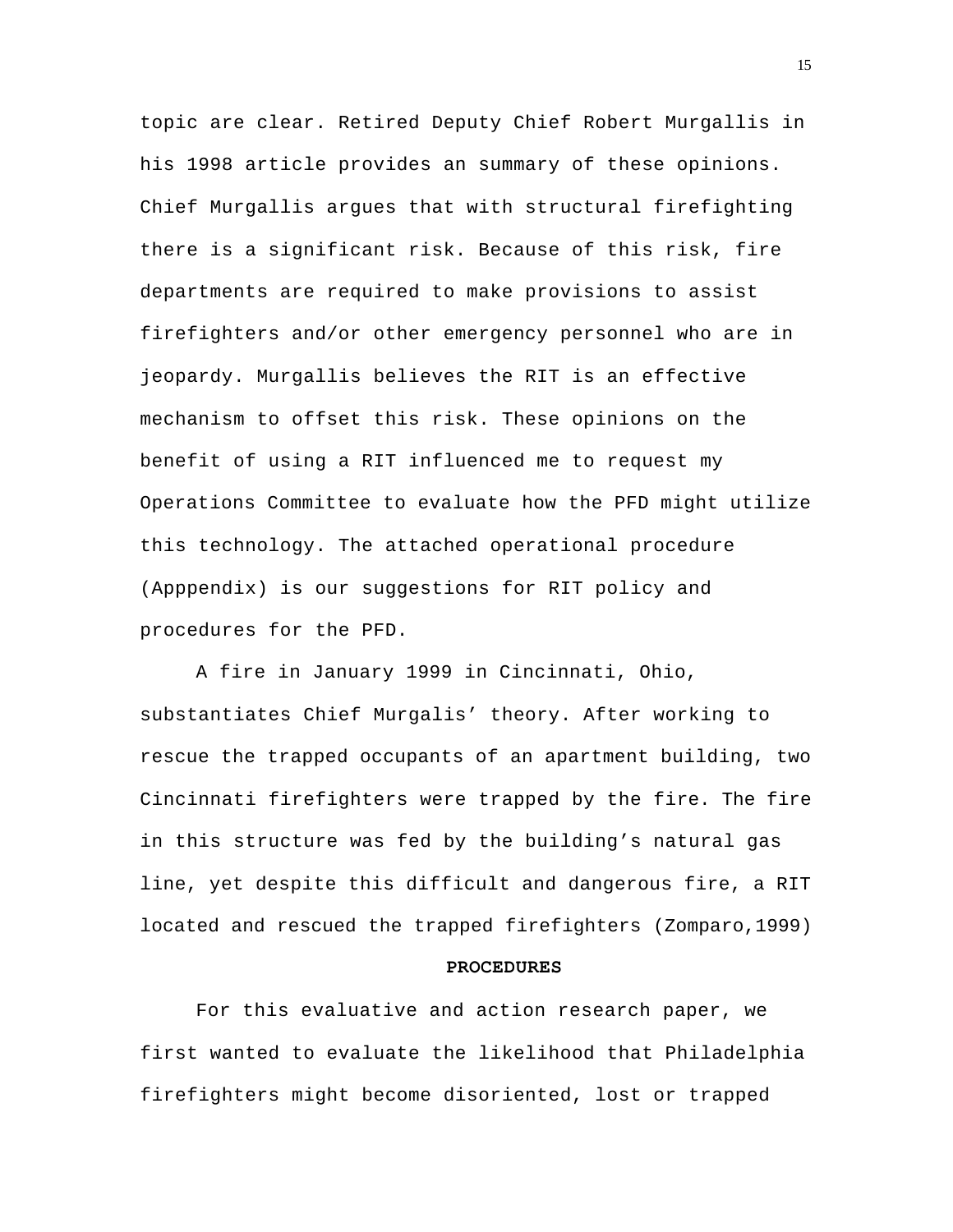while fighting fires in the future. To do this, we examined ten years of data on Philadelphia structure fire incidence to predict the occurranc of similar fires.

To evaluate the capability of the PFD to respond to lost or trapped firefighters, we reviewed the written reports or video documentation of five fires where firefighters were lost or trapped. Specifically, we determined the type of structure involved in fire, the time it took to locate and remove the trapped firefighters, and the number of victims that survived. In addition we reviewed PFD operational procedures to determine if there is an existing operational procedure for response to lost or trapped firefighters.

If in these five cases we believe the PFD response to lost or trapped firefighters needs improvement, we will identify a procedure and/or technology to improve the PFD's response to lost or trapped firefighters.

## **RESULTS**

The data on structure fire incidence in Philadelphia indicates a decline in structure fires over the past ten year period. The structure fire data indicates that the annual number of structure fires has leveled off at approximately 3,000. When we look at the sub-categories of structure fires, the decline in vacant structure fires is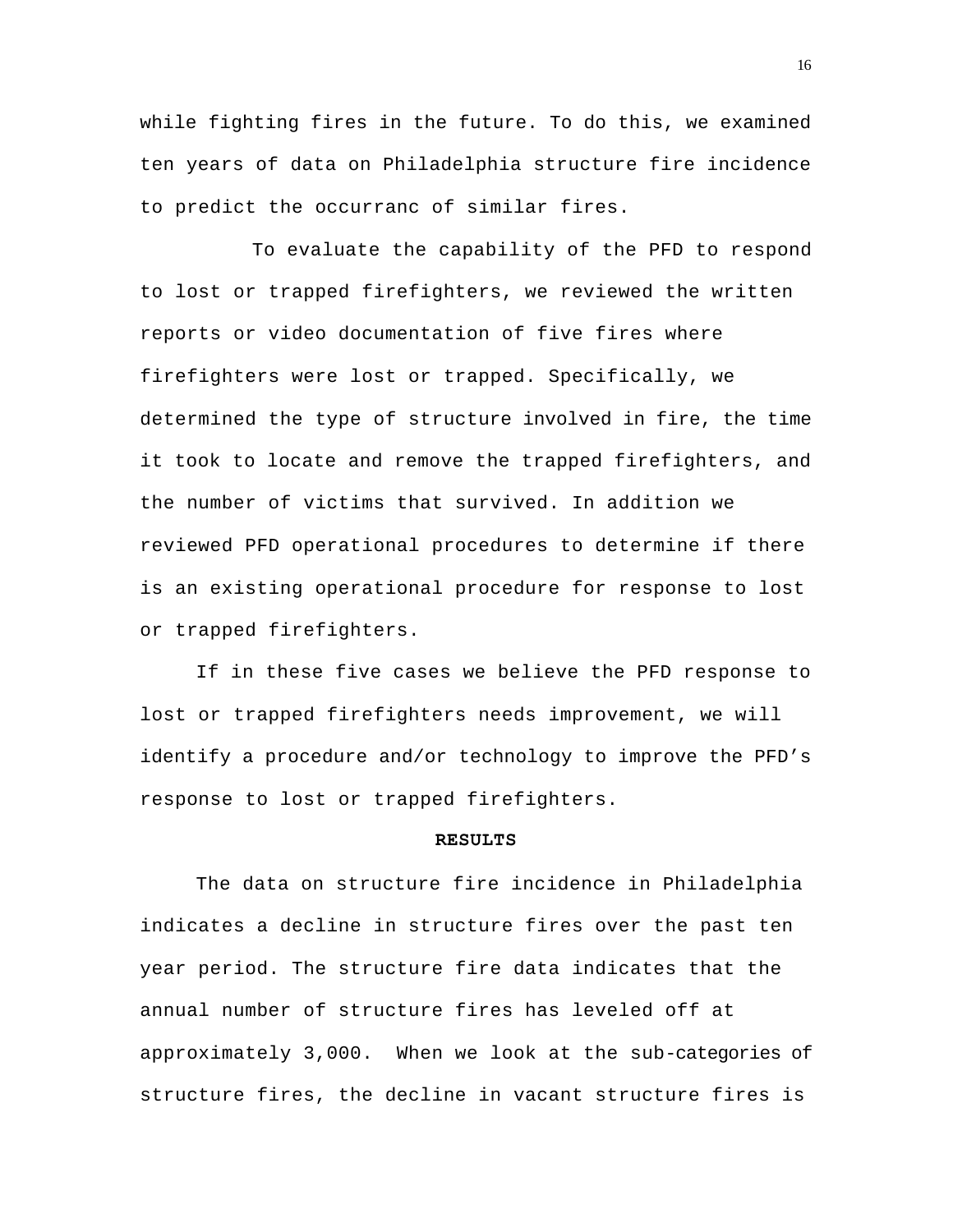not nearly as dramatic as is the decrease in occupied structure fires. Figure 1 below graphically depicts the structure fire data for the last ten years. Figure 1.



Philadelphia Structure Fires 1988-97

 $\sim$ Between 1988 and 1997, as occupied structure fires decreased, the number of vacant structure fires remained about the same. As a result, the number of vacant structure fires, relative to the number of all structure fires, has increased. Today, despite the decline in annual structure fires, firefighters face a greater chance of the next structure fire being in a vacant structure than they did in 1988. Figure 2 shows this increased risk as the increase in the percentage of all structure fires that are vacant structures.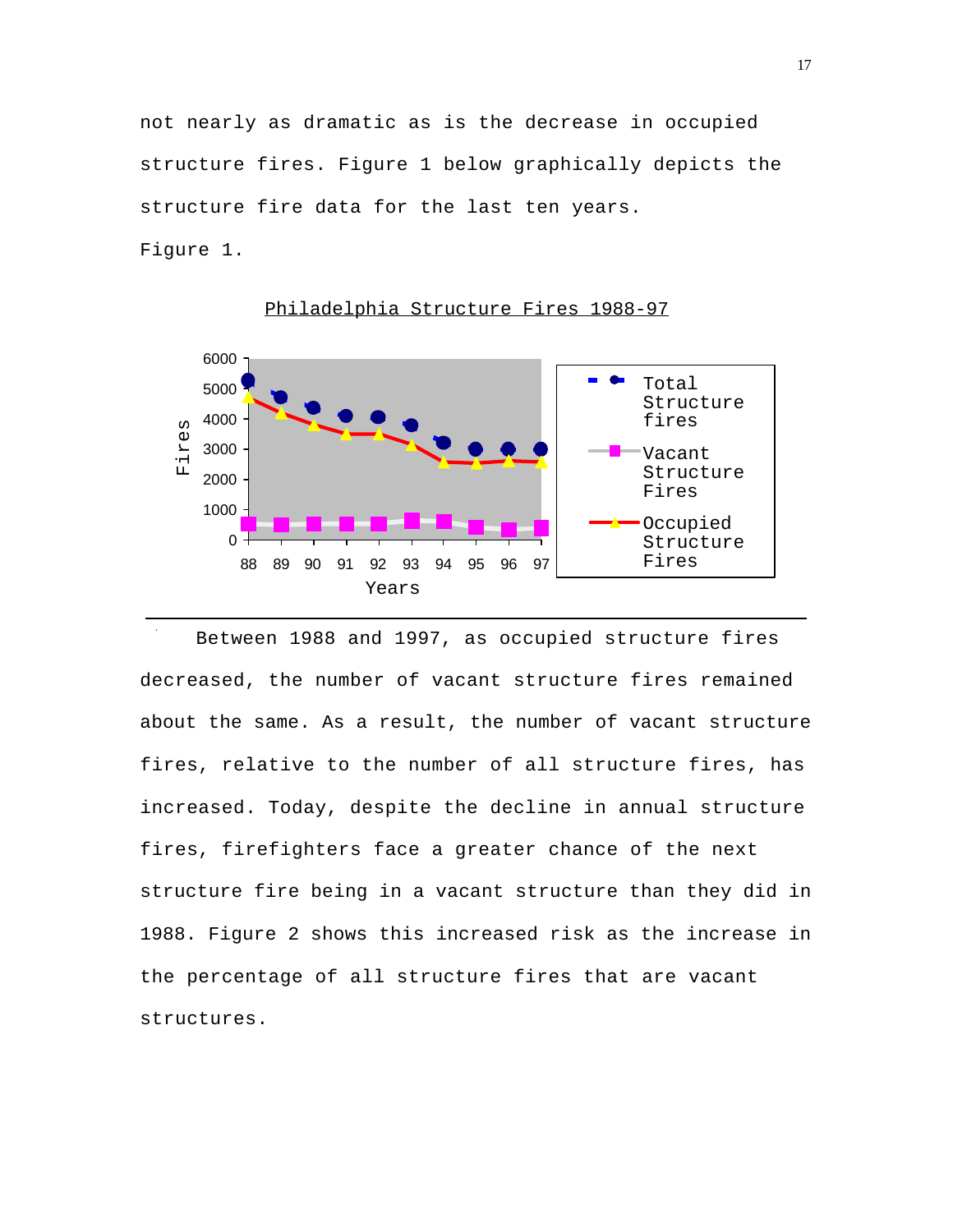Figure 2.

Percentage of All Structure Fires That Involved

Vacant Structures For The Years 1988-97.



To answer research question one, in the future, Philadelphia firefighters are likely to fight several thousand structure fires each year, with an increasing percentage of those fire occurring in vacant, dilapidated properties. With an aging population and decreasing real estate values, it is likely that the number of vacant dwellings will increase. As a result, firefighters will continue to have the opportunity to become lost or trapped while fighting structure fires.

Regarding research question two, although all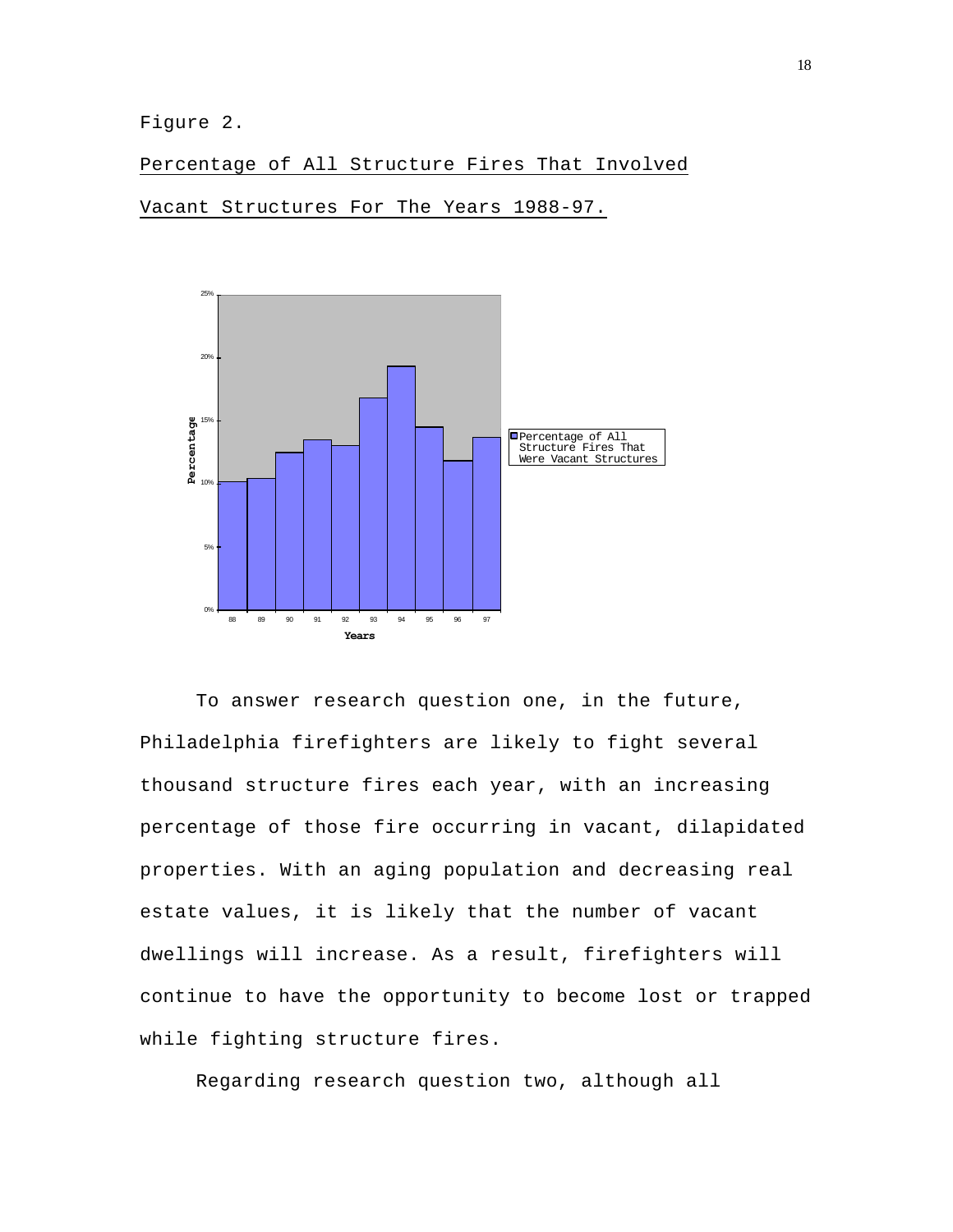firefighters are trained in structure firefighting search and rescue, there is no operational procedure specific to the response to a lost or trapped firefighter. The PFD does not routinely dispatch a RIT to structure fires. None of the investigative reports or videos of the five fires discussed mentioned of a dedicated group of firefighters standing by, ready to respond to lost or trapped comrades.

Furthermore, in the three cases where firefighters became lost or disoriented while fighting a structure fire, there were seven deaths. At the Rising Sun Baptist Church fire, four of the six trapped firefighters were rescued; however, at this fire and at the Meridian fire, the rescue teams almost became victims as well. At none of the five fires reviewed for this report did a PASS device assist rescue teams in locating missing firefighters.

At both fires where the buildings collapsed, all the trapped firefighters were quickly located and removed alive. However, at the Meridian high-rise fire, it took three hours and forty five minutes to locate the missing firefighters (PFD, 1991). At the church fire, it took almost 15 minutes find a missing firefighter and an additional 45 minutes to remove the firefighter from the basement (PFD, 1994). It appears that there is the opportunity to improve the PFD's response to lost or

19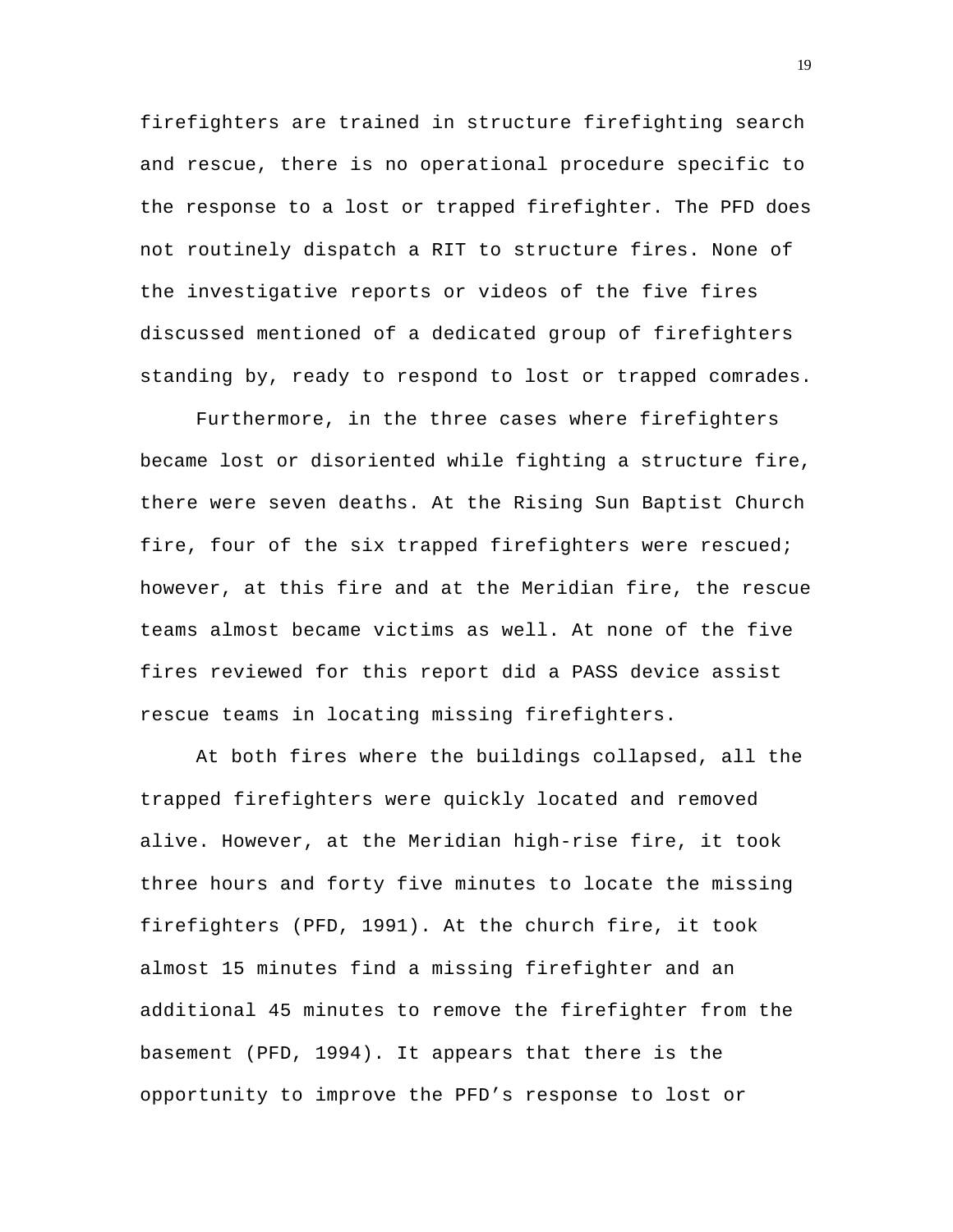trapped firefighters.

In response to research question number three, there is almost unanimous agreement in the literature that training and deploying a RIT at structure fires will improve a fire department's response to a firefighter in distress, and the use of a RIT is consistent with national standards on firefighter safety such as NFPA 1500, which requires the establishment of one dedicted RIT team as members arrive on the scene (Foley, 1999).

The NFPA points out a well known but rarely acknowledged reality for career firefighters. Most firefighters wear PASS, but few activate this device. The PASS helps search teams locate missing firefighters. A PASS that automatically activates when a firefighter turns on his/her SCBA will dramatically increase the chances of the PASS activating when it is needed.

## **DISCUSSION**

The analysis of data on structure fire incidence in Philadelphia allows one to estimate that there will be over 20,000 structure fires and approximately 4,000 fires in vacant properties during the next ten years. It is likely that firefighters, fighting these fires, will again become lost or trapped and require assistance. To prevent further loss of life, the PFD should have a procedure in place to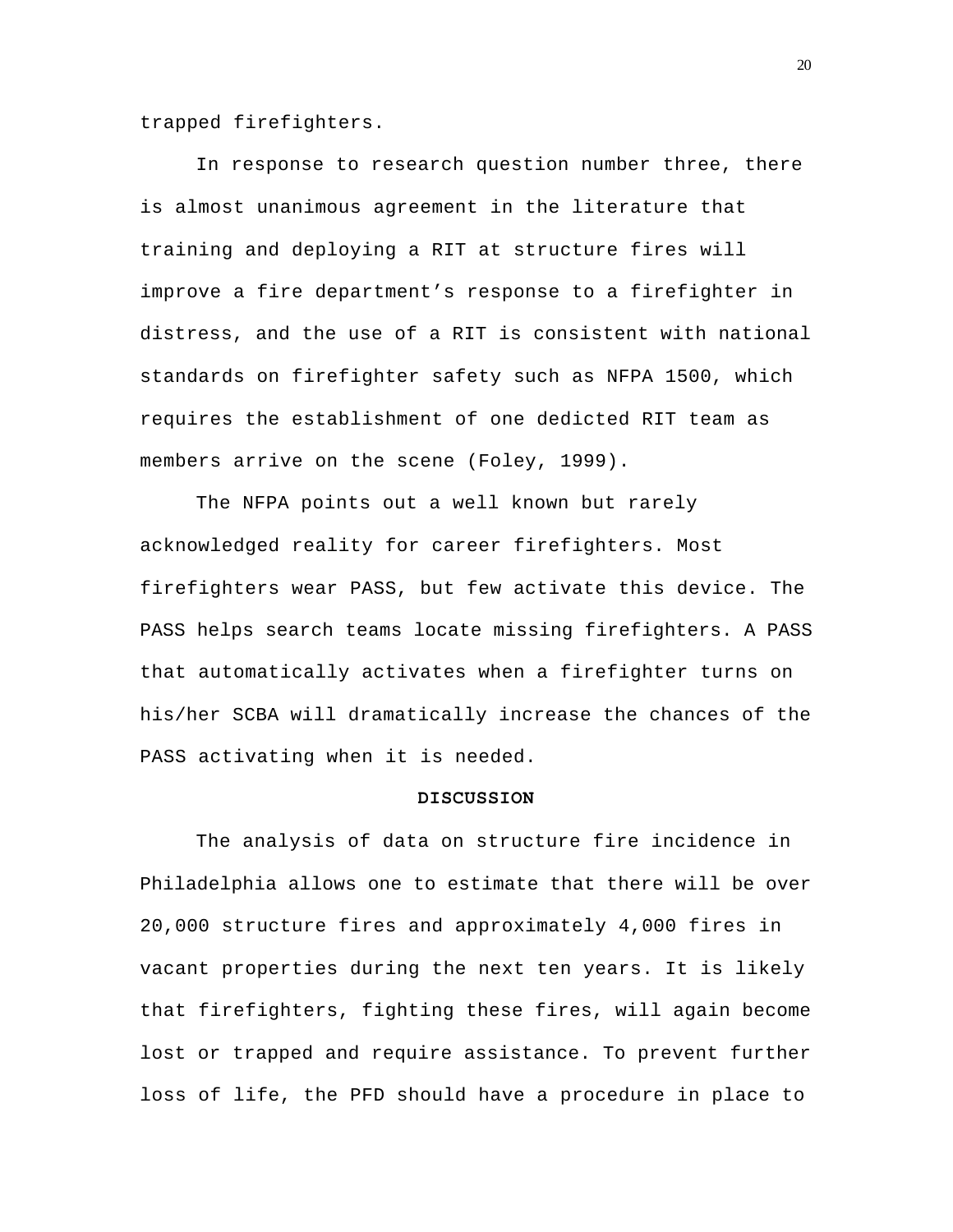quickly locate and remove lost or trapped firefighters. The findings of this research are consistent with the findings and opinions of other writers: fire departments should utilize a RIT at all structure fires. This is such a common sense solution that it would seem unlikely that anyone could disagree.

There is good reason for this acceptance of the RIT. More firefighters die in residential occupancies than in any other type of structure fire (Washburn, et al 1998). Residential occupancies are typically the most common structure fire that firefighters encounter. Both the NFPA and OSHA have requirements for some type of RIT at structure fires(Cobb, 1998). The OSHA 2-in/2-out regulation requiring two firefighters outside in full protective gear standing by, while two firefighters work in a hazardous environment, is the result of a series of incidents where firefighters became lost or disoriented while fighting a structure fire without rescue teams standing by (Bruno, 1998).

Because Pennsylvania is not an OSHA state, there may not be a legal requirement to comply with this regulation (International Society of Fire Service Instructors [ISFSI], 1998). But O'Neil (1996) and Main (1996) both argue that NFPA 1500 requires fire departments to use a RIT at

21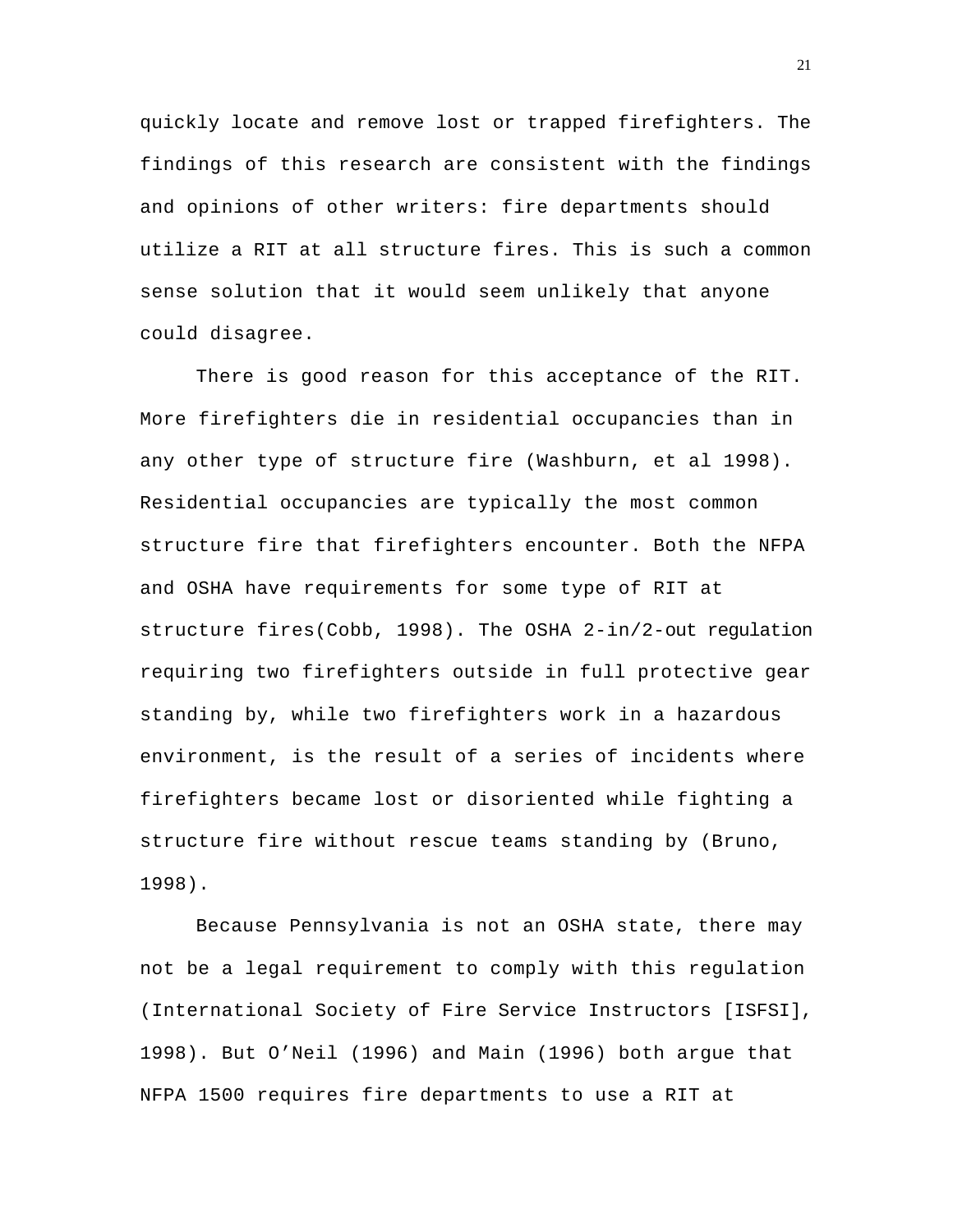structure fires. Irregardless of the law, the literature unanimously concludes the use of an RIT at structure fires is inexpensive procedure that can save lives.

The tools and technology associated with the RIT are typically the same as those found in the fire department's general inventory (Spaulding, 1997). Two special tools are the rescue rope and the emergency breathing support system (EBSS). The EBSS permits a rescue team to provide air to a trapped firefighter. The rescue rope is a tool that enables the rescue team to find their way out of a structure. Just as at any structure fire, the list of RIT tools to be used should match the construction of the building involved in fire (International Society of Fire Service Instructors [ISFSI], 1998).

Sophisticated tools, such as infrared cameras, are already available to Philadelphia firefighters. Most fire departments could outfit their RIT with some modifications to existing equipment (Spaulding, 1997). The cost for the PFD would be minimal and the potential benefit considerable. The PFD is presently committed to new SCBA with an integral PASS device and EBSS capability. This equipment is scheduled to be placed in service this month. The only additional expense would be rescue ropes and training. Ropes presently used by the PFD as guidelines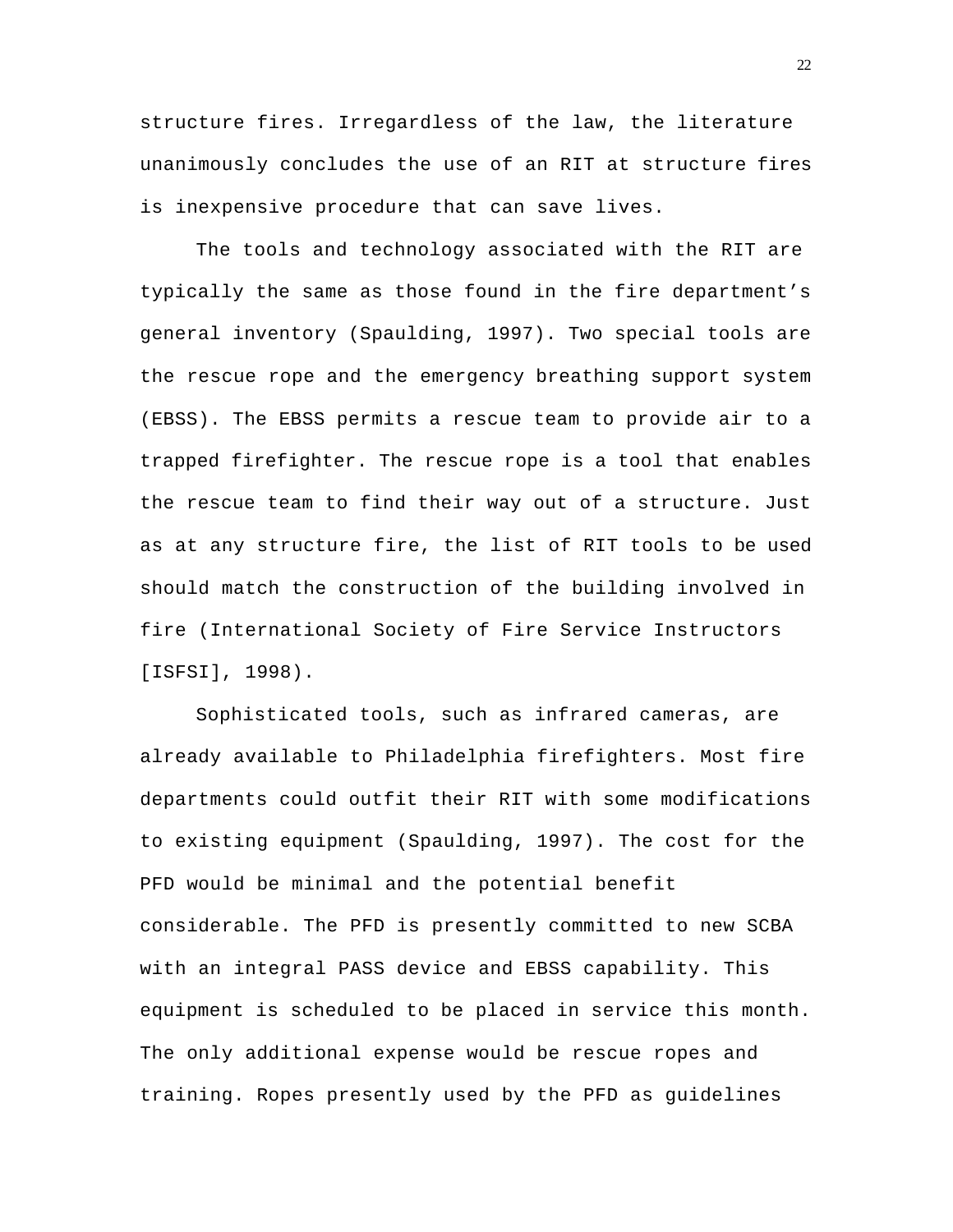could be replaced with rescue ropes.

The ISFSI has a three-part training guide for the RIT (ISFSI, 1998 Issues 4-6). This document could serve as a lesson plan for the training, eliminating research and curriculum development associated with implementing a new training program. Kolomay and Hoff in their 1998 article provide a useful RIT checklist for the RIT officer.

# **RECOMMENDATIONS**

During this decade several instances have occurred where Philadelphia firefighters were trapped while fighting a structure fire and required immediate assistance. The frequency of structure fires, new lightweight construction, and the number of vacant structures in Philadelphia would lead one to the logical conclusion that this will happen again.

To prepare for similar catastrophic situations in the future, the PFD should adopt the attached operational procedure (Appendix), and train all firefighters in RIT operations. The PFD should dispatch a ladder company as a RIT to all reported structure fires, at reduced speed. Should the first-due-in company report an actual structure fire, the RIT should respond at emergency speed.

To equip the RIT, the PFD should purchase rescue ropes and additional hand tools such as metal snips and cutting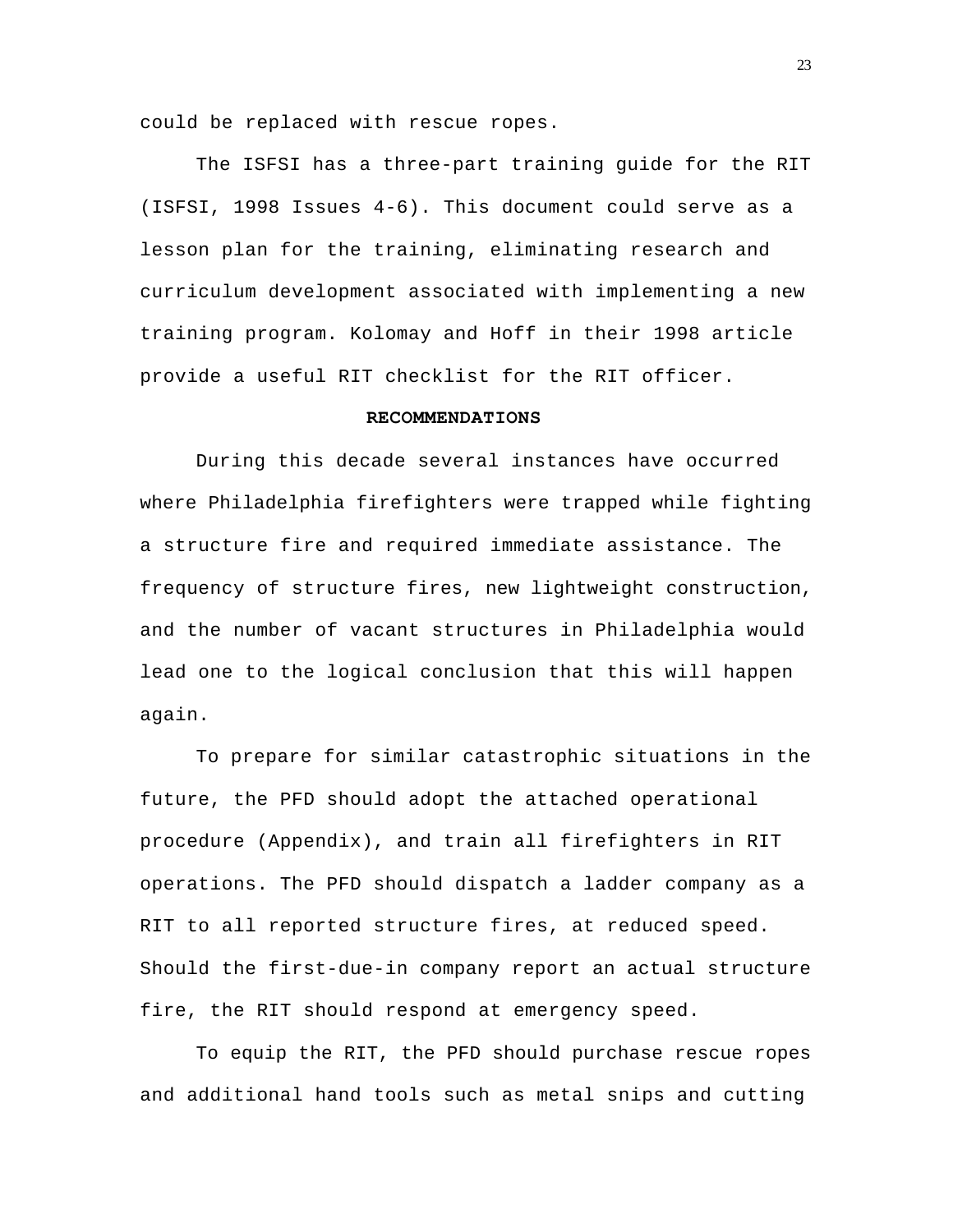tools. With the addition of new SCBA with an integral PASS device and EBSS, the PFD will be far better prepared to respond to lost or trapped firefighters in need of assistance.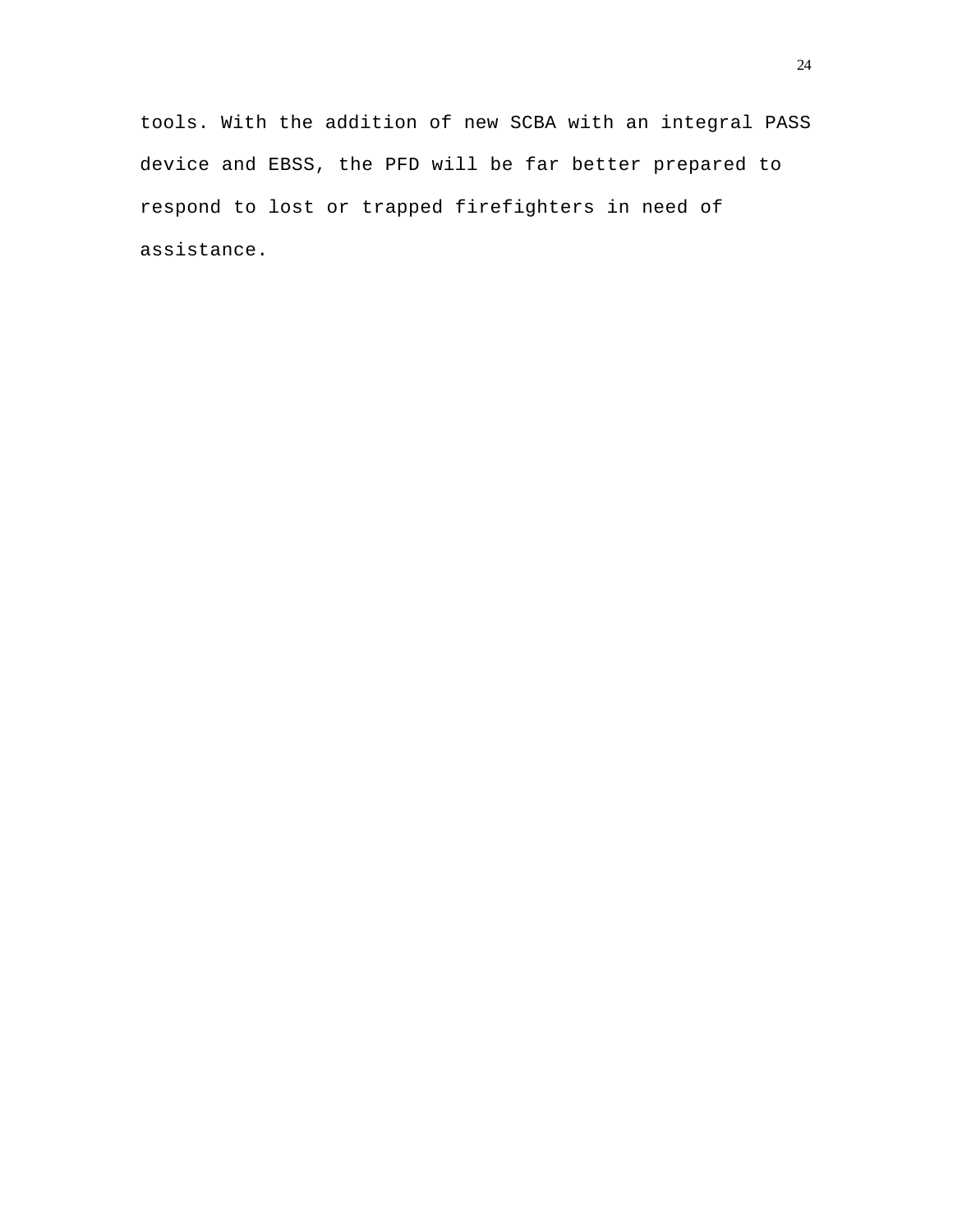### **REFERENCE LIST**

American Heat (Producer).(1997). *Rowhouse collapse* [Film]. (Available from American Heat, 240 Soverign Court, Suite C, St. Louis, MO 63011).

Bruno, H. (1998). OSHA mandates "2-in/2-out" operations. *Firehouse, 23,* 10.

Campbell, C.A. (1998). OSHA mandates two-in, two-out on the fireground. *Fire Chief, 42,* 12.

Cline, J. (1995). Rapid intervention companies: the firefighter life insurance. *Fire Engineering, 148,* 67-68.

Cobb, R.W. (1996). Rapid intervention teams, they may be your only chance. *Firehouse, 21,* 54-57.

Cobb, R.W. (1998). Rapid intervention teams: fireground safety factor. *Firehouse, 23, 52-*54.

Eisener, H. (1997). Fire all it does is kill you. *Firehouse, 22,* 7.

Foley, S. (1999). Keeping firefighters healthy. *Natioal Fire Protection Association Journal, 93,* 22-23.

Kolomay, R. Hoff, B.(1998). Saving our own: the rapid intervention team checklist. *Fire Engineering, 151,* 13-19.

Lambert, T*.*(1997). *Rapid intervention teams-a policy we can all live with.* (Call No.5243) Emittsburg, Maryland: National Fire Training Academy, Executive Fire Officer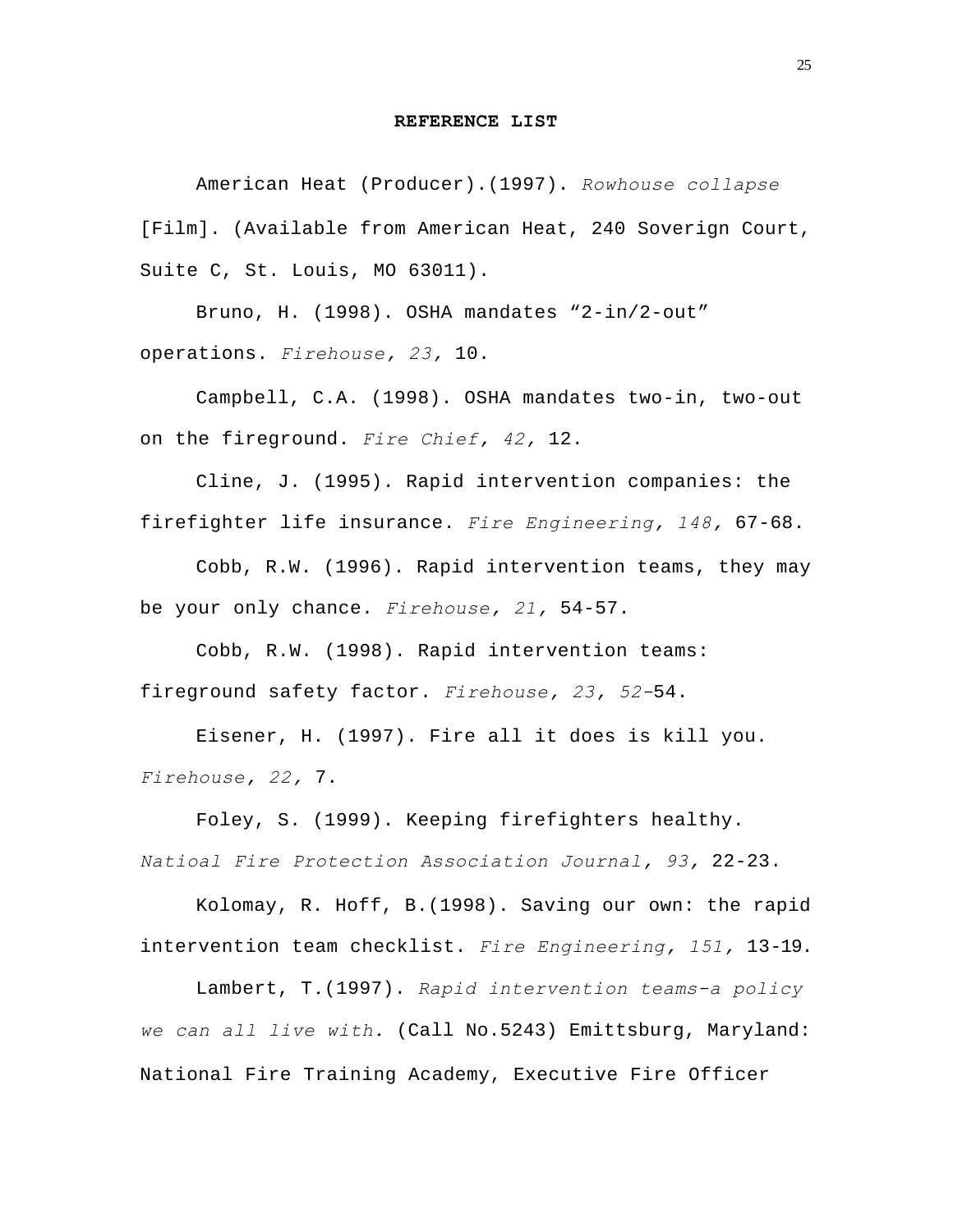Program.

International Society of Fire Service Instructors (1998). Rapid intervention teams - part 1. *Instruct-o-gram, XIX, 1-4.*

International Society of Fire Service Instructors (1998). Rapid intervention teams - part 2. *Instruct-o-gram, XIX, 1-4.*

International Society of Fire Service Instructors (1998). Rapid intervention teams - part 3. *Instruct-o-gram, XIX, 1-8.*

Loeb, D.L. (1997). Have we gone too far? part 2. *Fire Chief, 41,* 61-65.

Main, G. (1996). *The rapid intervention crew: a firefighter survival tool during fireground operations.* (Call No. 27751) Emittsburg, Maryland: National Fire Training Academy, Executive Fire Officer Program.

Malek, R. S. (1994). The challenge of OSHA's standard on permit required confined space rescue. *Fire Engineering,* 47, 38-43.

Murgallis, R.P. (1998). Rapid intervention crews rescue the recuers. *American Fire Journal, 50,* 24-25.

O'Neil, J.A. (1996). *Rapid intervention crews for interior structure fire fighting.* (Call No. 7758) Emittsburg, Maryland: National Fire Training Academy,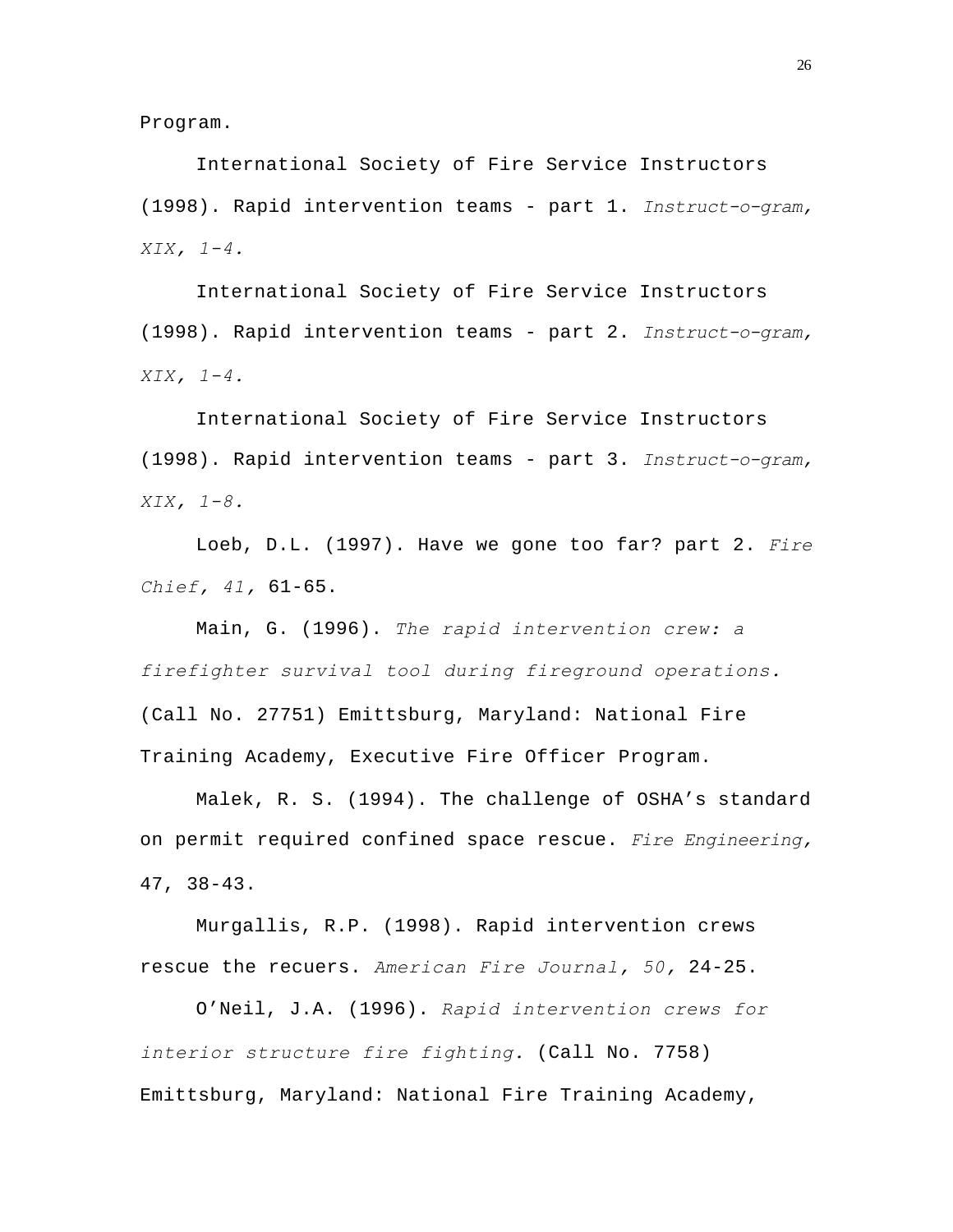Executive Fire Officer Program.

Philadelphia Fire Department, (1989-1997). *Philadelphia Fire Facts 1988-1997*. Philadelphia, PA: Philadelphia Fire Department, Fire Prevention Division

Philadelphia Fire Department (1991). *One Meridian Plaza Fire.* Philadelphia, PA: Philadelphia Fire Department, Safety Office.

Philadelphia Fire Department (1994). *Rising Sun Baptist Church Fire*. Philadelphia, PA: Philadelphia Fire Department, Safety Office.

Philadelphia Fire Department (1993). *1134 N. American Street Collapse* [Video]. Philadelphia Fire Department, Special Investigation Officer.

Philadelphia Fire Department (1998). *1517 N. 68th Street.* Philadelphia, PA: Philadelphia Fire Department, Safety Office.

Spaulding, T.D. (1997). *Rapid intervention companies: changing the way we do business.* (Call No. 96388) Emittsburg, Maryland: National Fire Training Academy, Executive Fire Officer Program.

Washburn, A.E., LeBlanc, P.R., Fahy, R.F.(1998) Firefighter Fatalities. *NFPA Journal, July/Aug., 50-62.*

Yant, M. (1998, November 12). Nobody's home. *The Philadelphia Inquirer,* pp. D1, D5.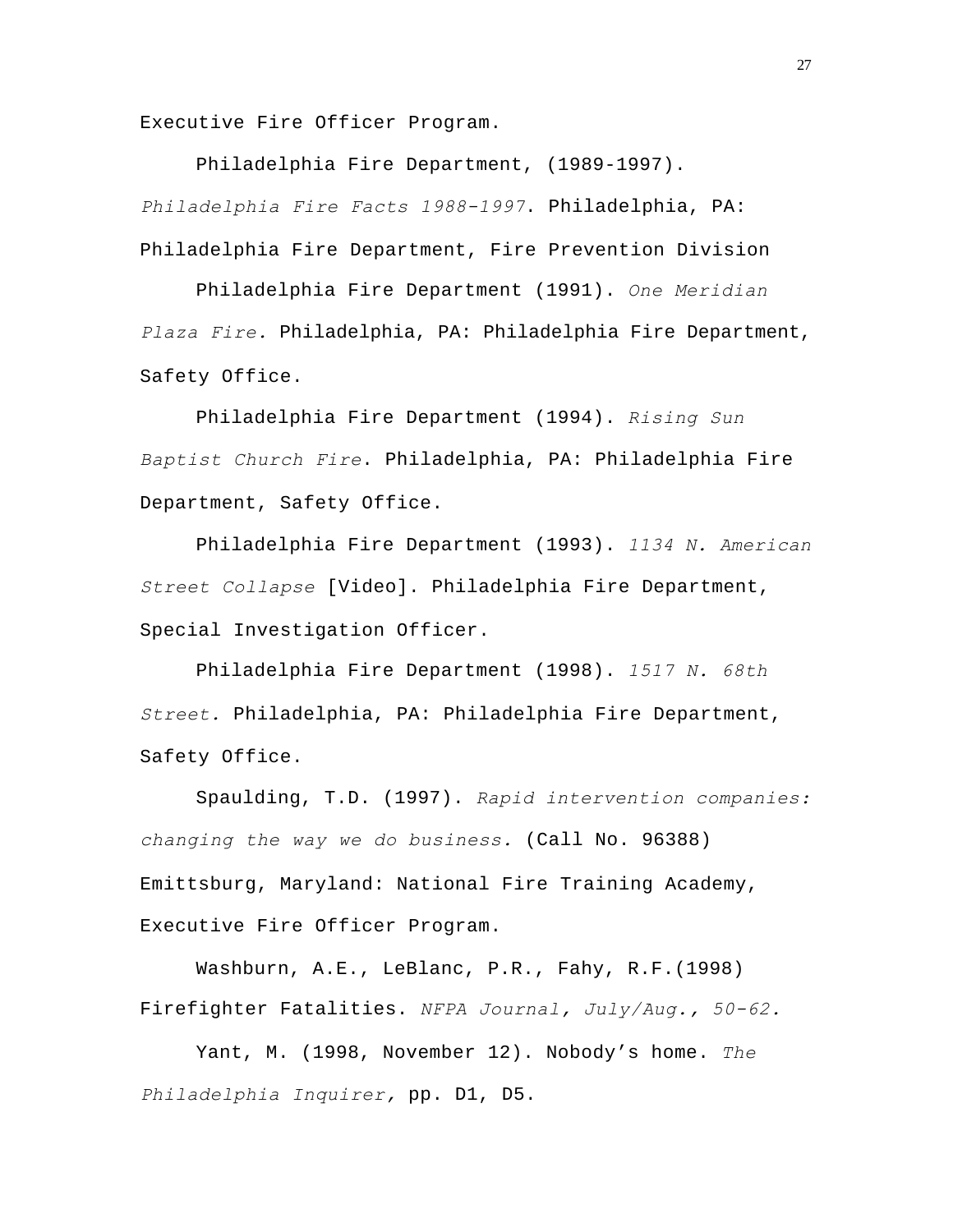Zompero, J. (1999, January 17). *Two Cincinnati firefighters rescued at fatal 5-alarm fire*. [On-line], Firehouse.com, 1-2. Available: http://firehouse.com/news/99/1/17.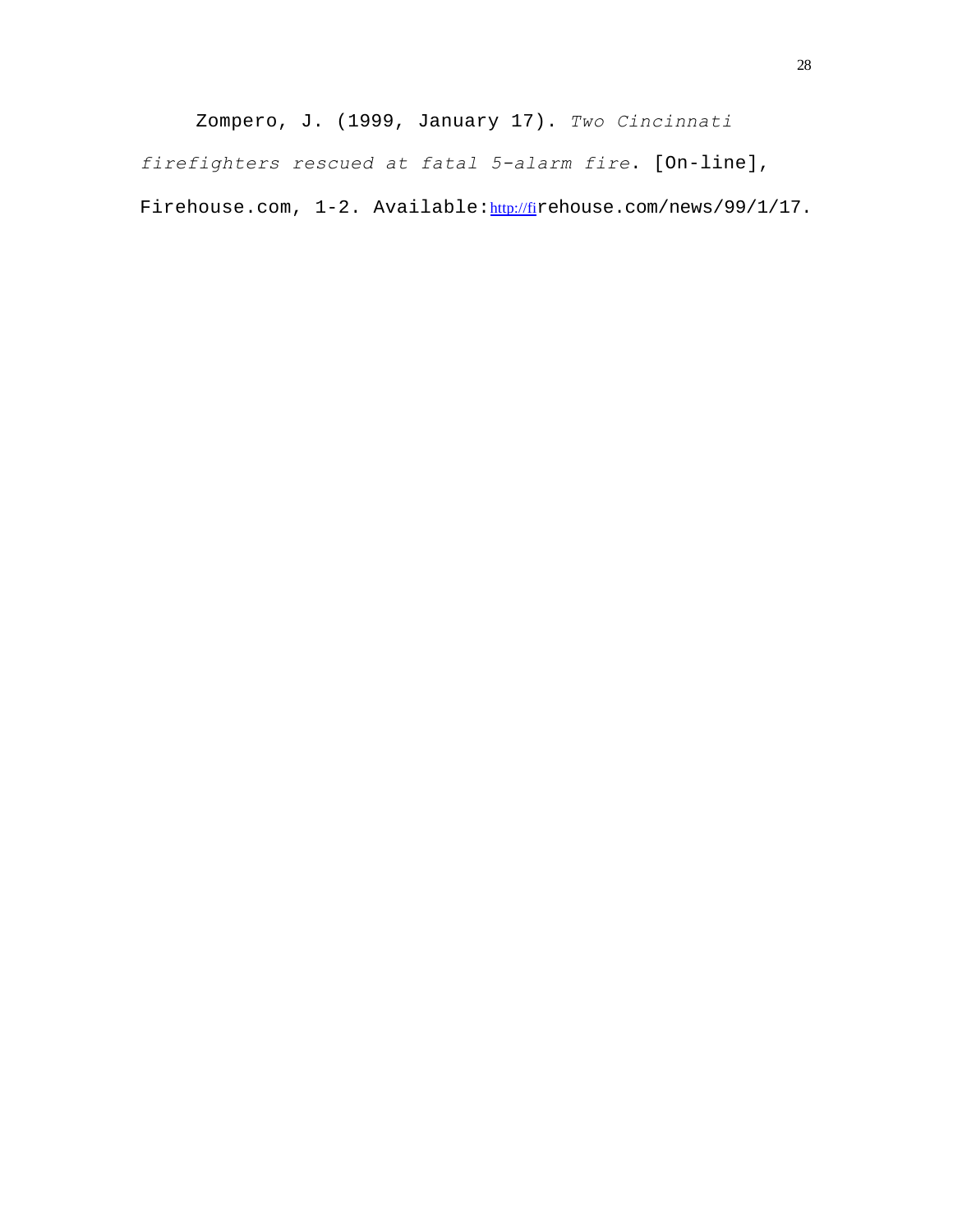# **PHILADELPHIA FIRE DEPARTMENT COPERATIONAL**

**PROCEDURE # 38 FEBRUARY, 1999**

#### **SUBJECT: RAPID INTERVENTION TEAM (RIT).**

#### **1. PURPOSE.**

 The purpose of this Operational Procedure is to define the responsibilities of a RIT, and provide guidelines and procedures for RIT dispatch and RIT operations.

#### **2. DEFINITIONS.**

#### **2.1 RAPID INTERVENTION TEAM.**

 The RIT will be the third due-in ladder company dispatched on a Tactical Box or Box assignment. The RIT will be the fourth due-in ladder company dispatched to a high-rise building. The sole purpose of the RIT is to locate and remove lost or trapped emergency personnel.

#### **2.2 RIT EQUIPMENT.**

 Firefighters in ladder companies will be assigned RIT tools in addition to the regularly assigned tools. A RIT tool kit will be carried in each Battalion Chief's car. This tool kit will augment the tools already carried by the ladder company. The RIT should be prepared to quickly go into service with the following equipment; life belts, hand tools for cutting, rescue rope, portable radios, forcible entry tools such as halligan and ax, saw with multi-purpose blade, rabbit tool, hand lights, wire basket, first-responder bag with resuscitator, additional SCBA and bottles for the emergency breathing support system EBSS). The Haz-Mat Unit, Heavy Rescue and Police Helicopter have infra-red cameras that can assist the RIT.

### **3 RESPONSIBILITIES**

#### **3.1 ALL MEMBERS**

 It will be the responsibility of each member to exercise the appropriate control dictated by his/her rank in the implementation of this Operational Procedure. The RIT should be prepared to go into service at a moments notice. RIT activity at the emergency scene should be consistent with their mission: locating and removing lost or trapped emergency personnel.

#### **3.2 SUPERVISOR, FIRE COMMUNICATIONS CENTER (FCC)**

 When notified by the Incident Commander (IC) that a RIT is in service, the FCC Supervisor will notify the appropriate Deputy Chief.

#### **3.4 INCIDENT COMMANDER (IC)**

The IC will identify the location of the Command Post (CP) and decide when the RIT goes into service.

#### **3.5 FIRE TRAINING ACADEMY (FTA)**

 The FTA will be responsible for the training of all members in the proper procedures relating to the implementation of the RIT.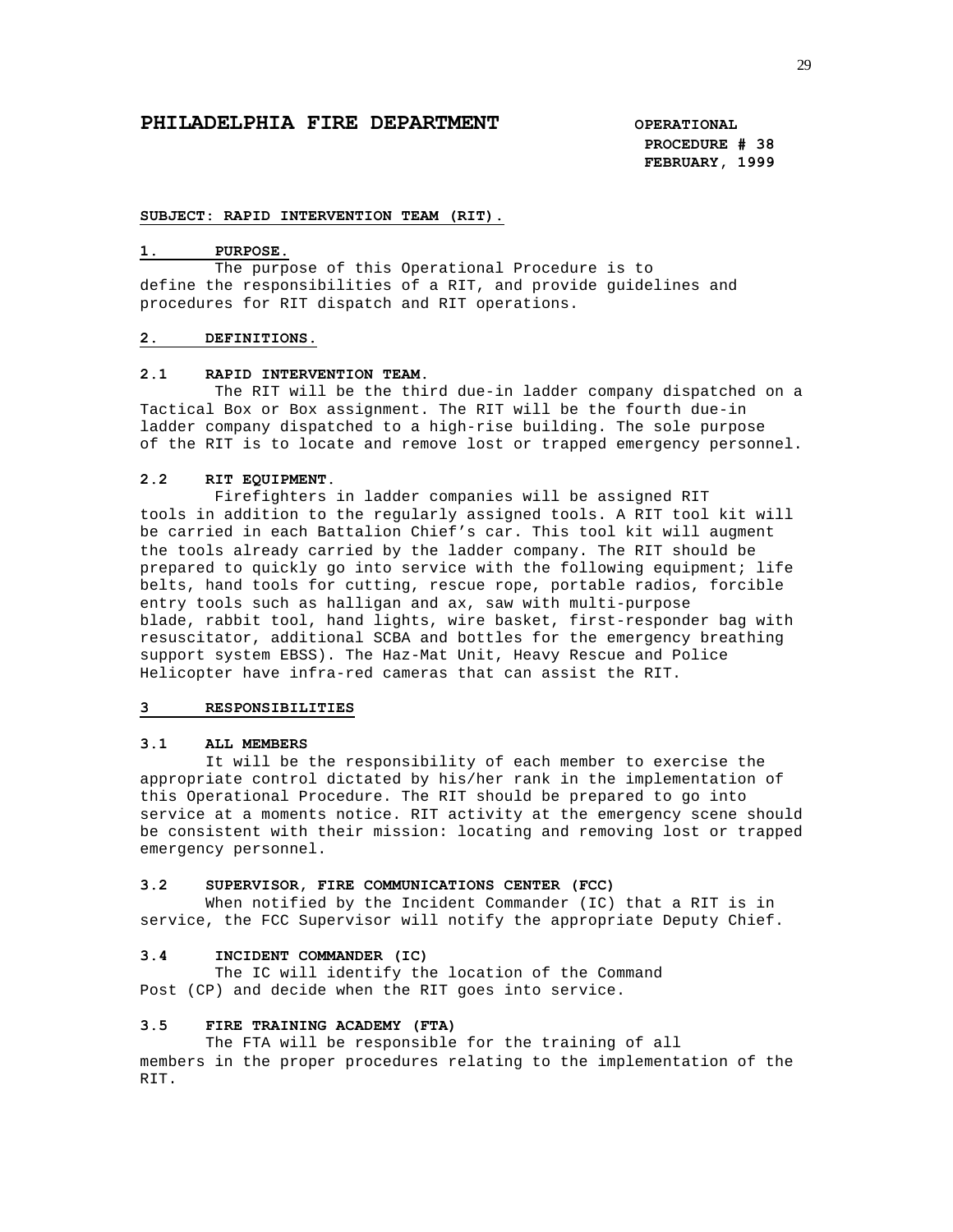#### **3.6 RIT COMPANY OFFICER**

**3.6.1** The RIT Officer will insure that all members of the company are familiar with the duties of the RIT.

**3.6.2** The officer or acting officer in charge of the RIT, immediately upon arrival at the incident, will survey the scene. The officer will take full advantage of all information about the structure available in Vital Building Information (VBI) forms and Pre-Fire Plans. The officer will monitor the fireground radio frequency, note the location of all fire companies, evaluate portable and main ladder placement for firefighter egress, alert the safety officer or IC to unusual structural features and locate all access points to all sectors of the emergency scene.

**3.6.3** At roll call the RIT Officer will assign RIT tools to each member of the RIT.

#### **4. RIT PROCEDURES**

### **4.1 DISPATCH**

**4.1.1** FCC will dispatch an additional ladder company at reduced speed, as a RIT, on all tactical box and full box assignments for a reported structure fire.

**4.1.2** The RIT will respond at emergency speed when the first-in company confirms an actual structure fire or at the request of the IC.

#### **4.2 EMERGENCY SCENE**

**4.2.1** Upon arrival at the incident the RIT officer will contact the IC and request the location of the CP. The RIT officer will survey the scene while the RIT members assemble RIT equipment. The RIT officer will then report, with his/her team and equipment, to the IC. Once assembled the RIT will remain in the vicinity of the command post, prepared to go into service.

**4.2.2** In the event the IC receives a report of a trapped or missing personnel, the IC will order the RIT into service. The RIT will continue search and rescue operations until; the missing or trapped firefighter(s) is (are) located and removed, the RIT is relieved or the RIT is ordered to abandon the operation.

**4.2.3** The RIT will operate on the designated emergency scene frequency. The RIT officer will monitor the emergency scene frequency to anticipate any situation where their services will be needed.